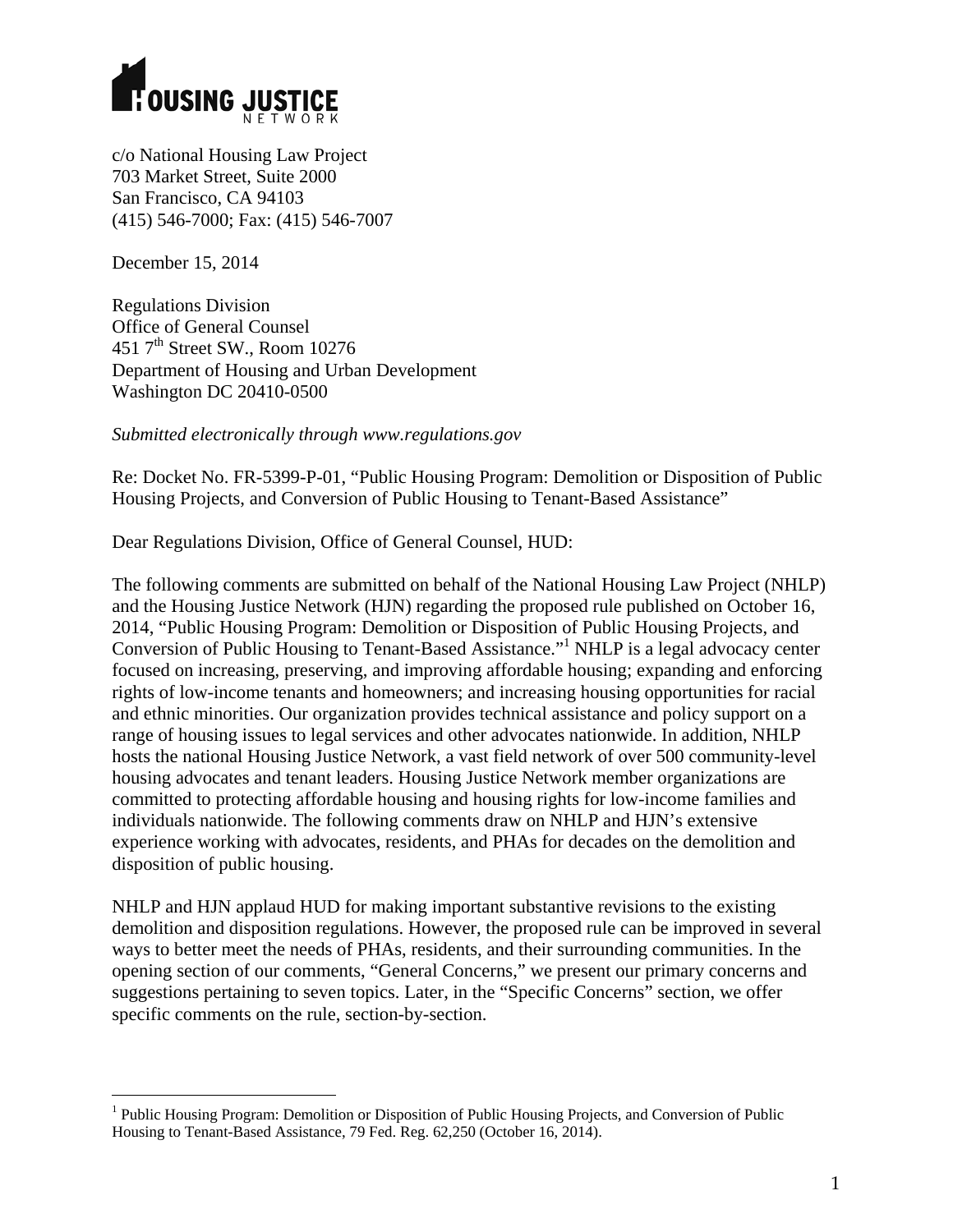### **General Concerns**

#### **1. Resident Consultation and Participation Requirements**

Meaningful tenant involvement is fundamental to all public housing decisions. In many demolition and disposition actions under the current regulations, resident participation was merely a formality and secondary to the PHA's actions. The proposed rule adds more robust resident consultation requirements including what must be contained in a PHA's application for demolition and disposition as well as a mandate that consultation be accessible to all program participants. The proposed rule, however, does not go far enough to create a meaningful tenant participation process because (1) the PHA-driven process is not transparent, (2) a PHA is only required to consult with residents at the final stage of the application process and (3) the timelines for resident involvement are vague.

Under the current process, a PHA applying for demolition or disposition often schedules and convenes resident consultations without coordinating with the Resident Council. As a result, the PHA sets the agenda; residents have little chance to prepare, review the proposal, obtain independent legal or technical assistance and other community support, be briefed on their options, understand their rights, or know what they can and cannot negotiate. Often, the PHA's website provides no information regarding where and when resident consultations are taking place. Moreover, resident consultation requirements have been fulfilled in the past by merely informing tenants, via written notice, of the proposed action and a statement that alternative housing will be provided on a later, unspecified date. Residents are therefore not on notice that they even have the option to participate in the application process. In short, the PHA, its lawyers, and possibly developer-stakeholders have an upper-hand from the start, so that even strong resident leaders can be caught off-guard.

The PHA Annual Plan process, while important, is insufficient to engage residents about a PHA's proposed actions. With respect to a proposed demolition and/or disposition, HUD only requires that a PHA include in its Annual Plan the name and location of the property, the planned activities, and the timelines for carrying out these activities.<sup>2</sup> For large PHAs, the required PHA Plan public hearing also covers a number of non-Section 18 topics, leaving little time for genuine public input regarding a proposed demolition or disposition.

Given the above, HUD should include in the proposed rule requirements for more transparency as a PHA develops its application for demolition and/or disposition. We suggest numerous revisions in the "Specific Concerns" section below that will make the resident consultation process more transparent and accessible such as posting draft copies of the application and public participation notices in multiple locations (including on the PHA's website). In its communication with residents, HUD should also prohibit PHAs from representing that the demolition and/or disposition is a completed process, prior to HUD approval of an application. When notifying residents of its actions, either in writing or at public meetings, PHAs should be required to state that the PHA *started* the application process, and that tenants have the right to participate and submit facts and data contesting information in the application.

**<sup>2</sup> U.S. Department of Housing and Urban Development Public Housing Agency (PHA) Plan Desk Guide (September** 20, 2001) at 40.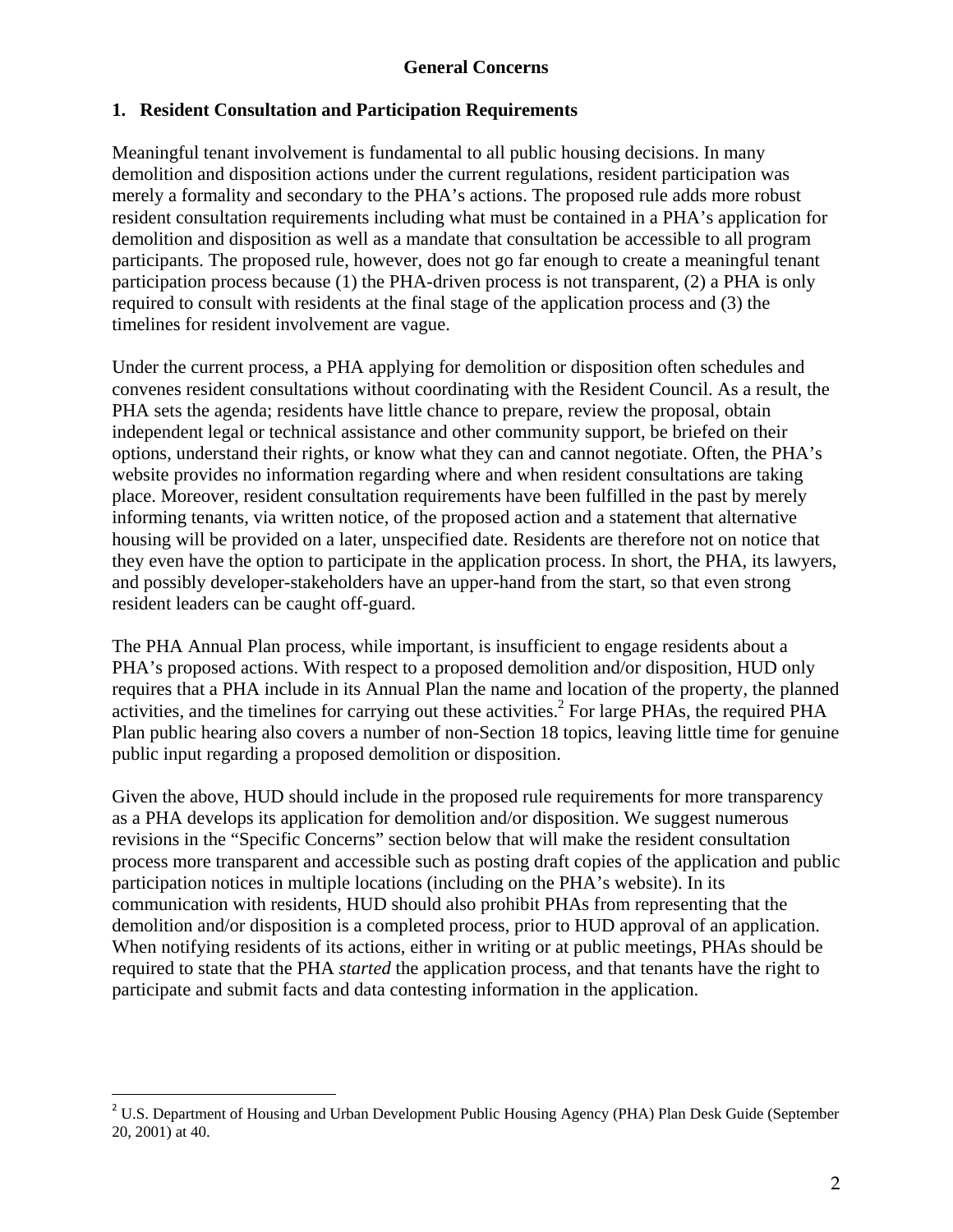Another problem with the resident consultation requirements in the current and proposed rule is that HUD only requires resident consultation at the final application stage.<sup>3</sup> By the time it is ready for submission, a PHA has already invested considerable resources into the application process. Consultation with residents and others at this stage is likely to be perfunctory with little likelihood of meaningful revisions in response to resident input.

One way to ensure meaningful resident participation during the early planning stage is to require PHAs to establish a demolition/disposition advisory committee composed of representatives of residents of the proposed affected property, representatives of the resident council (if there is one), representatives of the Resident Advisory Board (RAB), and any legal aid or technical assistance providers chosen by the residents, resident council, or RAB. Consultation with the advisory committee should take place throughout the planning stage until a draft application is ready for presentation to those identified in Section 970.9(a)(1). The advisory committee would communicate with, share draft application materials with, and take into consideration comments from all parties identified in Section 970.9(a)(1) throughout the planning process.

HUD seems to contemplate that PHAs will consult with residents early in the application process. For example, Section 970.9(a)(2)(i) acknowledges that some PHAs might consult "early on in the application planning process." In addition, Section 970.25(a)(3) includes as allowable actions prior to HUD approval, "planning activities, analysis, or consultations…Planning activities may include project viability studies, capital planning, relocation and replacement housing planning, and comprehensive occupancy planning." We suggest that HUD *require* early consultation with residents.

The demolition and disposition application process should be as transparent as possible so that residents will know where to easily access information about the PHA's proposed actions and how to participate in the PHA's development of its application. HUD should also require consultation with all of the residents, resident groups, and other stakeholders early in and throughout the process. In the "Specific Concerns" section below, we provide numerous additional comments that will make the resident consultation process more meaningful including a suggested timeline for the resident consultation requirements.

### **2. Resident Relocation**

NHLP and HJN strongly support the improved resident relocation provisions set forth in the proposed rule, especially the requirements to include housing mobility counseling to residents and to show each family at least one comparable unit in a non-minority concentrated area.<sup>4</sup> More vigorous resident relocation requirements will help further a PHA's goals to de-concentrate poverty and affirmatively further fair housing. These goals must be balanced with strategies to preserve affordable housing in neighborhoods that are economically depressed, however, particularly when residents wish to reinvest in their existing communities. Many families will seek replacement housing on-site, even if the project is in an area with a high concentration of poverty. We therefore promote housing choice among residents displaced as a result of the demolition or disposition of public housing. Along with the detailed comments in the "Specific Concerns" Section, the proposed rule can be further improved in the following ways.

First, the proposed rule spreads requirements pertaining to relocation among three subsections:

 <sup>3</sup> Proposed Rule, *supra*, note 1, at 62,277 (Proposed 24 C.F.R. Part 970, subpart A § 970.9(a)(2)).

<sup>&</sup>lt;sup>4</sup> Proposed Rule, *supra*, note 1, at 62,275-62,276 (Proposed 24 C.F.R. Part 970, subpart A § 970.7(c)(7)(v)).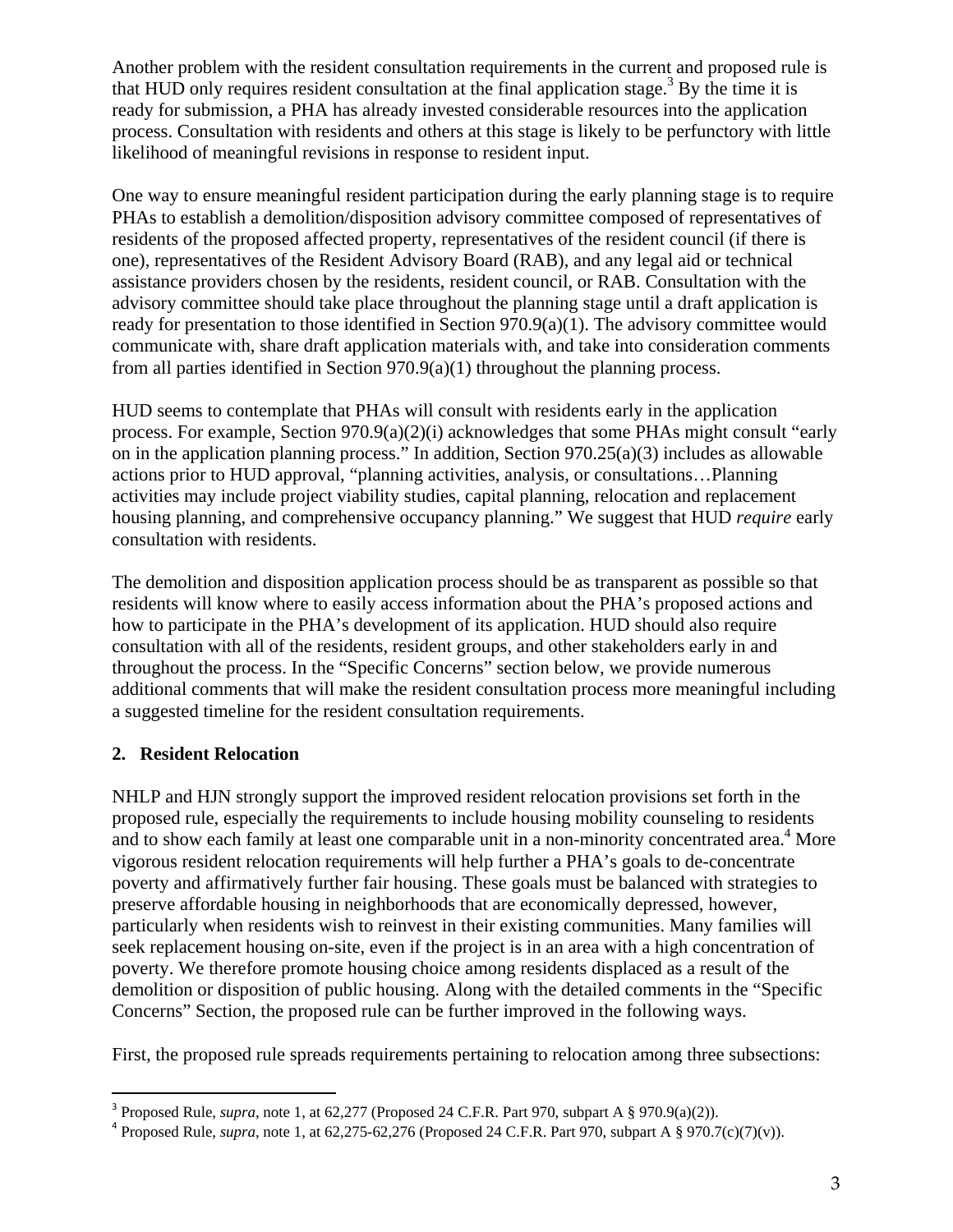- Section 970.5 defines "comparable housing,"
- Section 970.7(c)(7), as one of the many components that must be in a complete application package, requires a relocation plan and spells out eight required elements of a relocation plan, and
- Section 970.21, which is solely about relocation, goes into detail about the content and timing of notification to tenants, and discusses obligations to provide comparable housing.

This structure creates confusion and potentially undermines the key application requirements of Section 970.7, which are not incorporated by reference into the relocation section, Section 970.21. As a result, some of the more detailed language of Section 970.21 regarding housing counseling and non-discrimination could be inadvertently left out of an application. We therefore suggest that all of the relocation provisions be consolidated and included in Section 970.21.

Section  $970.7(c)(7)$  should be streamlined to read:

 "A certification that the PHA will comply with the relocation provisions and the written relocation plan requirements at Section 970.21 if any residents will be displaced by the proposed demolition and/or disposition."

Please note that we included numerous substantive revisions to Section 970.7 in the "Specific Comments" section below, which should also be incorporated into Section 970.21 of the final rule.

The resident relocation section also fails to include grievance rights for residents if they believe that the PHA's offer was not comparable or its relocation assistance was inadequate. Section 970.21(e) should include these grievance rights, which could be raised both in grievance proceedings (if timely requested) with the PHA and/or in court. Residents should be informed of grievance rights and timelines.

We also suggest that HUD revise the relocation language throughout the proposed rule to allow for relocation outside of a PHA's area of jurisdiction when desirable comparable housing lies outside of the PHA's jurisdiction. The term "throughout the housing region" should be added where appropriate to avoid arbitrarily limiting relocation to the geographical region in which a PHA operates.

We support the rule's expanded definition of comparable housing that includes civil rights considerations (although we have detailed comments to improve the definition in the "Specific Concerns" section below). The rule, however, should include protections so that displaced families receive the comparable housing of their choice. For example, under Section 970.21(c)(1), if a household had to relocate to other public housing or project-based Section 8 and the family ultimately wanted a Housing Choice Voucher, the family should remain eligible for such assistance. Similarly, if a household either originally wished to remain in public housing or project-based Section 8 (because of additional rent and security of tenure provisions, special unit features, or proximity to desired services, for example), but had to use Section 8 tenantbased assistance because it was the resource immediately available, or, a resident elected to receive a voucher but discovered that it was too unstable (given gentrification pressures or changes in the household composition), the household should remain eligible to transfer to public housing or project-based assistance as units become available. Moreover, when comparable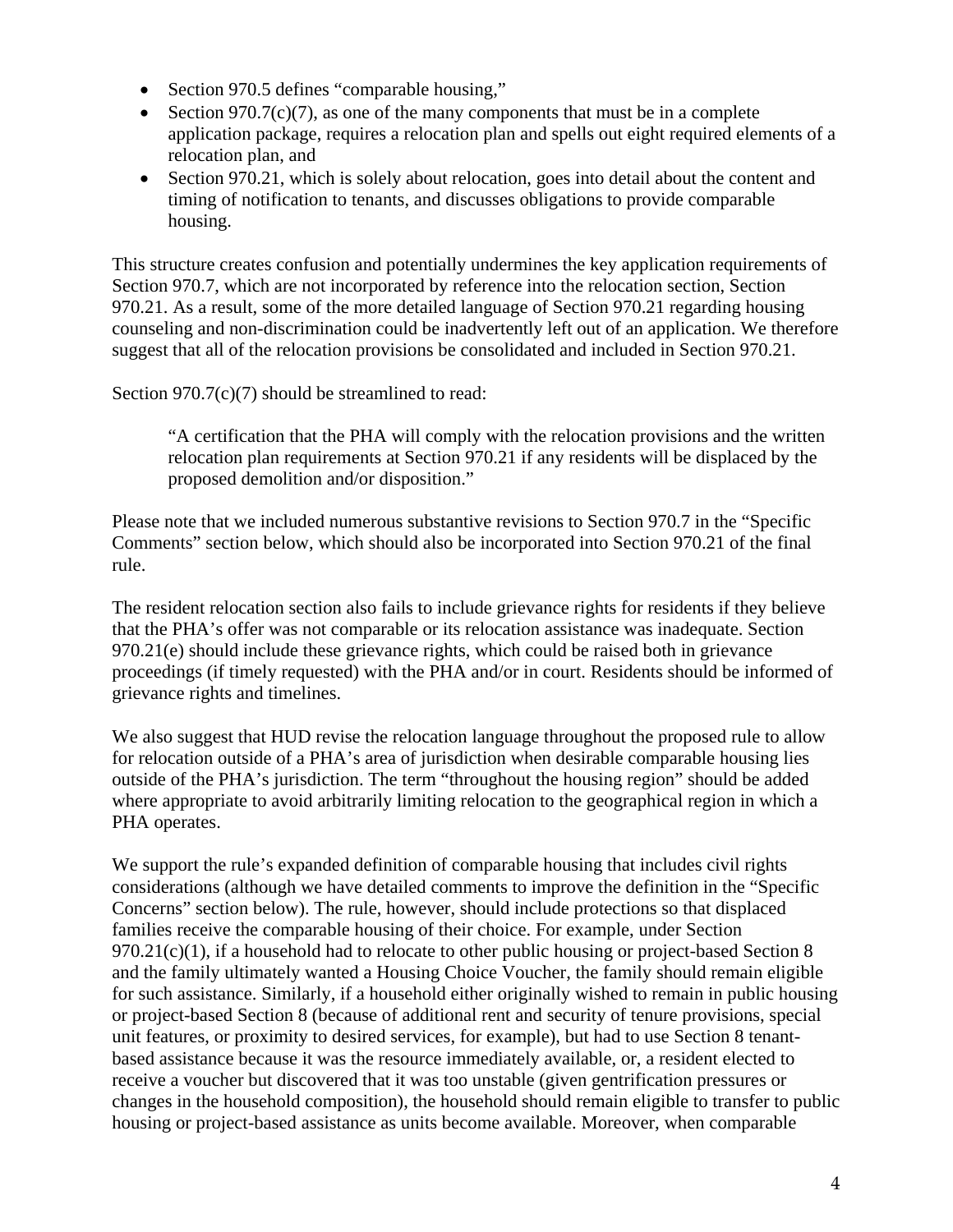housing is offered outside of the PHA's jurisdiction, as we suggest above, families should always have the choice whether or not to leave the jurisdiction. Allowing families to choose will avoid negative consequences such as the loss of employment or removing children from a desirable school district.

Last, HUD should prohibit PHAs from rushing the relocation process after an application for demolition has been approved (unless there are immediate health and safety issues) because it limits a family's ability to choose comparable housing. In the past, PHAs have tried to swiftly move residents out of the project in order to begin the demolition, directly after HUD's approval of its application. Families should be allowed sufficient time for mobility counseling and given a reasonable time to move, particularly when the comparable housing is in the form of a voucher.

# **3. Civil Rights Requirements**

We strongly support the robust civil rights certification requirements in the rule, including the prospective consideration of how the proposal will affirmatively further fair housing and further the PHAs obligations to de-concentrate poverty,<sup>5</sup> the provision of review and disapproval by HUD of proposals that do not affirmatively further fair housing,<sup>6</sup> and the prospective racial impact assessment that may be requested by  $HUD$ .<sup>7</sup> These requirements will help guarantee HUD's goals as stated in its preamble: that demolition and disposition actions "do not serve to maintain or increase segregation based on race, ethnicity, or disability."8

At the same time, we urge HUD to consider resident choice as a critical part of a PHA's fair housing requirements. A PHA's civil rights and de-concentration goals should not preclude activities that revitalize impoverished areas and allow residents to remain in existing neighborhoods. As discussed above, to some families, an offer of comparable housing may mean the right to return or remain living on the current site, despite it being an area highly concentrated in racial and/or ethnic poverty. HUD should not consider this as an action that maintains or increases segregation.

# **4. Unit Replacements**

The proposed rule does not take sufficient steps to slow the loss of the nation's affordable housing stock. In implementing revised regulations on the demolition and disposition of public housing, HUD should focus on maintaining the maximum number of units, affordability level of the units (both that the units are targeted to very-low and extremely-low income families and in terms of how rents are calculated), and the tenant protections available to residents. The proposed rule does little to achieve these goals and HUD can address the rule's deficiencies in several ways including clarifying HUD's grounds for approval of demolition and disposition applications and increasing requirements on PHAs to fully utilize units. Many of our comments in the "Specific Concerns" section suggest additional revisions to the proposed rule that address the preservation of affordable housing.

<sup>&</sup>lt;sup>5</sup> Proposed Rule, *supra*, note 1, at 62,273 (Proposed 24 C.F.R. Part 970, subpart A § 970.5) (definition of comparable housing), *Id.* at 62,275-62,277 (Proposed 24 C.F.R. Part 970, subpart A § 970.7 (civil rights-related application requirements).

 $\overline{6}$  Proposed Rule, *supra*, note 1, at 62,280 (Proposed 24 C.F.R. Part 970, subpart A § 970.12).

<sup>&</sup>lt;sup>7</sup> Proposed Rule, *supra*, note 1, at 62,276-62,277 (Proposed 24 C.F.R. Part 970, subpart A § 970.7(c)(19)(ii)).

<sup>8</sup> Proposed Rule, *supra*, note 1, at 62,252.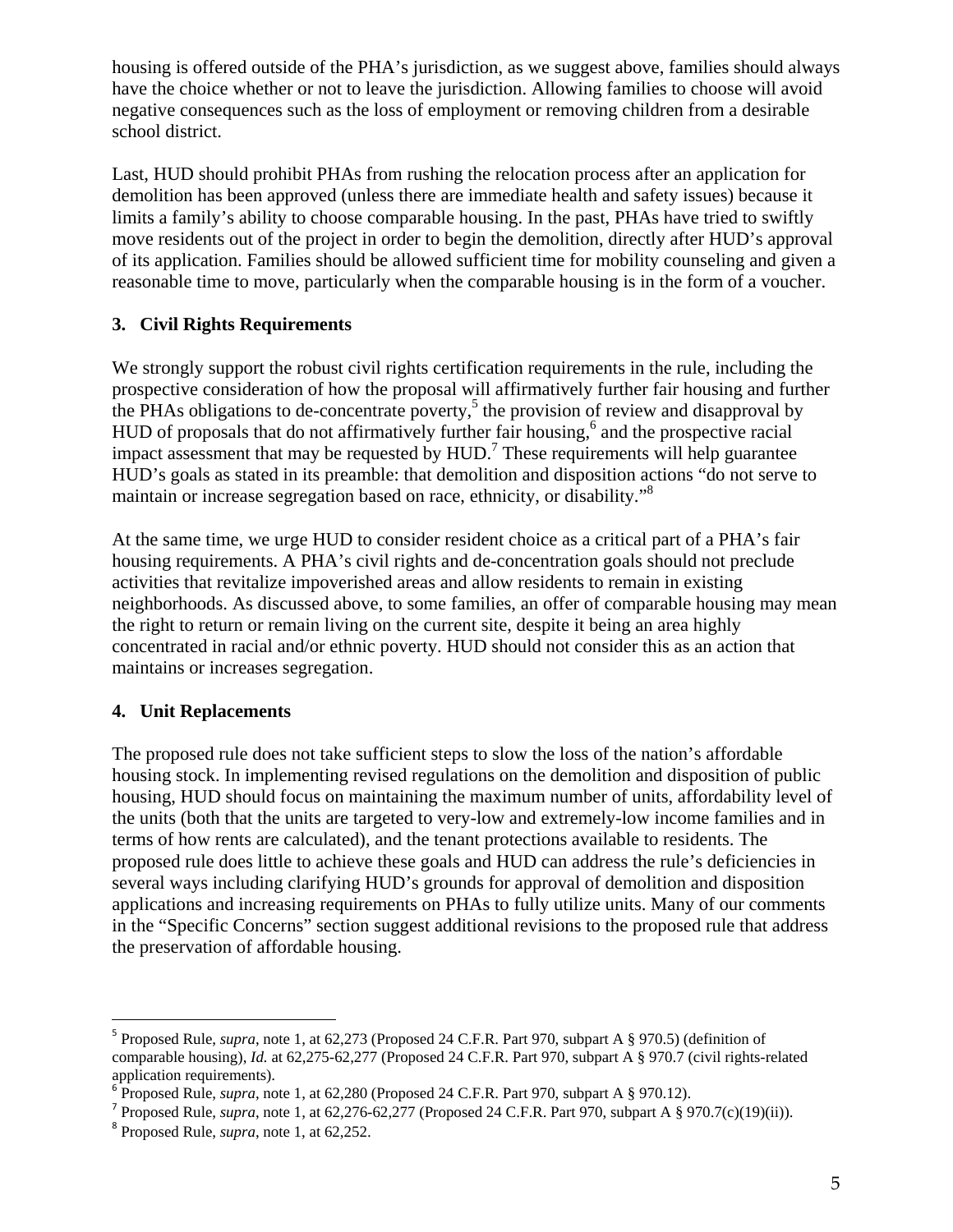First, under Section 970.15(a)(1), the standard for HUD to approve a demolition application due to the property's obsolescence are so vague and subjective that they provide little meaningful guidance as to when an application should be accepted or rejected, or for judicial review in the case HUD action is challenged. Merely listing "serious outstanding capital needs" identifies the majority of older public housing sites in the country, and does not involve an evaluation of other alternatives. The same is true with the phrase "design or site problems." Factors that affect marketability, usefulness, or management can often be interpreted in a variety of ways. What would be far more helpful is an evaluation of the steps that the PHA has taken to address concerns at the site, an explanation why those steps have not worked and a discussion of why the PHA has rejected other alternatives. HUD can then evaluate whether there may be other steps the PHA should be taking that could result in preservation.

Similarly, in Section 970.17(a), as with obsolescence, the regulation provides little in the way of objective criteria for a reviewer (or a court) to evaluate if the request for disposition should be granted. Use of density alone is not proper—in fact, in a number of urban areas, new dense development near transportation is encouraged, and placement of certain commercial or business facilities near the site would avoid isolation and may foster integration with neighborhood services and employment.

In considering applications for disposition, HUD's thumb should clearly be on the scale of maximum preservation and loss of as few affordable units as possible. We therefore oppose the 75% threshold in Section 970.17(b)(1-2) and suggest it should be higher. We specifically discourage HUD from going lower, as is suggested in its solicitation of comments. In fact, 100% replacement should be the expectation, and we encourage HUD to require that PHAs justify why this expectation cannot be met. In reviewing a disposition application, HUD should not only consider the number of replacement units, but whether the resident protections (in terms of rents, income targeting, and security of tenure, as well as bedroom sizes and unit features) are similar to those at the public housing site.

Last, we applaud HUD for removing the existing text that prohibits PHAs from renting units at turnover. However, the proposed rule fails to *require* that PHAs lease-up units while HUD is considering an application for demolition or disposition. Section 970.25(b) should be amended to read, "a PHA *shall* lease public housing units at turnover…" We suggest also deleting proposed Section 970.25(b)(2) because as long as the units are safe for re-rental, there should be no additional consideration by the PHA regarding leasing units at turnover. Further, when considering the number of replacement units required in an application for demolition or disposition, HUD should require a look-back period for vacancies to guard against constructive demolition and failure to fully utilize housing assistance. We commend the proposed rule's inclusion of Section  $970.25(a)(2)$ , which clearly states that a PHA may not intentionally delay or withhold maintenance in anticipation of submitting an application for demolition. We suggest adding a provision that *requires* PHAs to repair the units at turnover to keep them decent, safe, and sanitary, consistent with the Annual Contributions Contract (ACC).

### **5. Section 3**

We applaud HUD for including Section 3 requirements in the proposed rule. However, we strongly suggest deleting the last sentence of Section 970.14. This part of the proposed rule would allow a PHA to include Section 3 activities, when they are not required, as part of the commensurate public benefit for below fair market value dispositions. HUD's intention in adding this provision is unclear. Even if HUD seeks to provide an incentive for PHAs to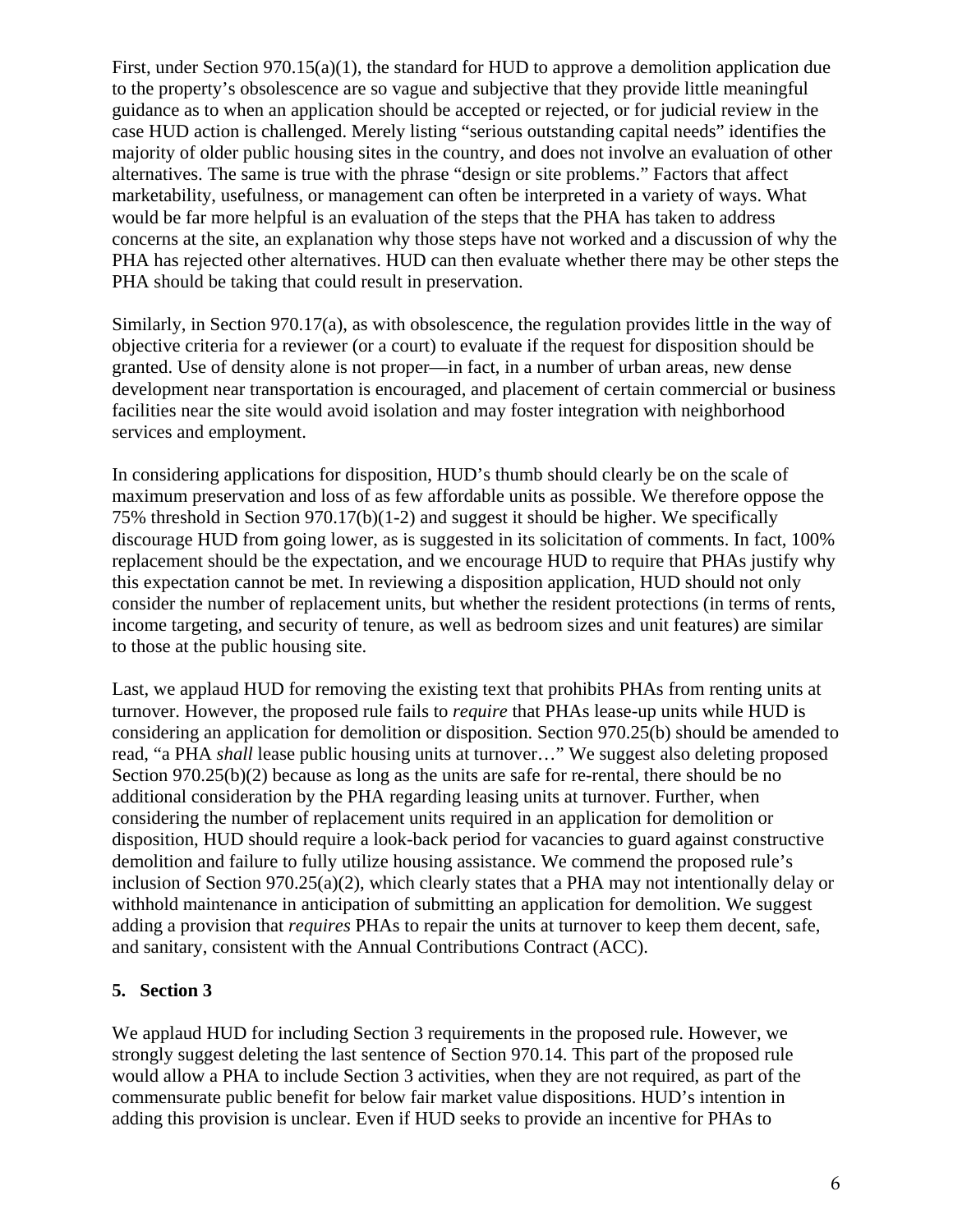participate in Section 3 activities, this provision might have unintended negative consequences. Employment and training opportunities should not be presented to PHAs or residents as a tradeoff for long-term affordable housing units.

### **6. Demolitions Due to Emergency, Disaster, or Accidental Loss**

We support the addition of Section 970.33 and particularly the codification of HUD's practice to allow demolitions in the case of emergency or major disaster without HUD approval. We offer the following suggestions to improve the proposed rule.

First, it is imperative to narrow the language in Section 970.33(a) so that the regulation allows for demolitions without HUD approval only in limited circumstances (when the demolition is needed to maintain the project in a safe condition). First, the term "unattractive nuisance" should be removed from Section 970.33(a). A PHA should not be allowed to demolish a property without HUD approval if, as a result of an emergency or major disaster, the property becomes merely an eye sore to the surrounding community. In addition, a determination that the demolition is needed to "maintain the project in a safe manner" and that safety concerns warrant immediate action, should be made by an independent, qualified professional. A third-party opinion may avoid the unintended outcome that a politically unpopular public housing project is razed when it merely requires rehabilitation. Last, HUD should remove or clarify what types of events "outside of the control of the PHA" will qualify a PHA to demolish a property without HUD approval. Non-emergency events could cause "abrupt damage" and it is unclear what HUD is referring to in this provision.

We also urge HUD to consider not only the number of units but the types of units a PHA plans to build when exempting a PHA from the demolition application process. The proposed standard is whether the PHA plans to rebuild the same number of dwelling units or non-dwelling structures as the original project. A PHA should only be exempt from the application process if it plans to rebuild the same number *of the same bedroom-sized units with at least the same accessibility features* as the original project. This will help ensure that the new building will serve approximately the same population. Otherwise, the PHA should be required to submit an application for demolition.

Section 970.33(b) and (c) should impose a time frame for the rebuilding of units. Under Section 970.33(b), when the PHA plans to rebuild the same number of units, it presumably continues to receive Operating Funds and Capital Funds for the original number of units. Given that the requirement to submit an application to HUD within one year does not apply, the PHA should be required to state how soon the units will be rebuilt. If the time period is reasonable, HUD should continue to fund the PHA at existing levels. HUD should define a reasonable time period as within two years. Moreover, Section 970.33(c) allows HUD to authorize a PHA to demolish "a lesser number of units." Here again, HUD should require that the PHA provide a time frame for restoration of the units. Finally, there should be a role for public and resident consultation on any proposal to not rebuild, or to only partially rebuild, as well as on the time frame for rebuilding. Residents and the public should be informed early about the PHA's plans. Our comments on improving the resident consultation requirements throughout the application process also apply here.

# **7. New Subpart B**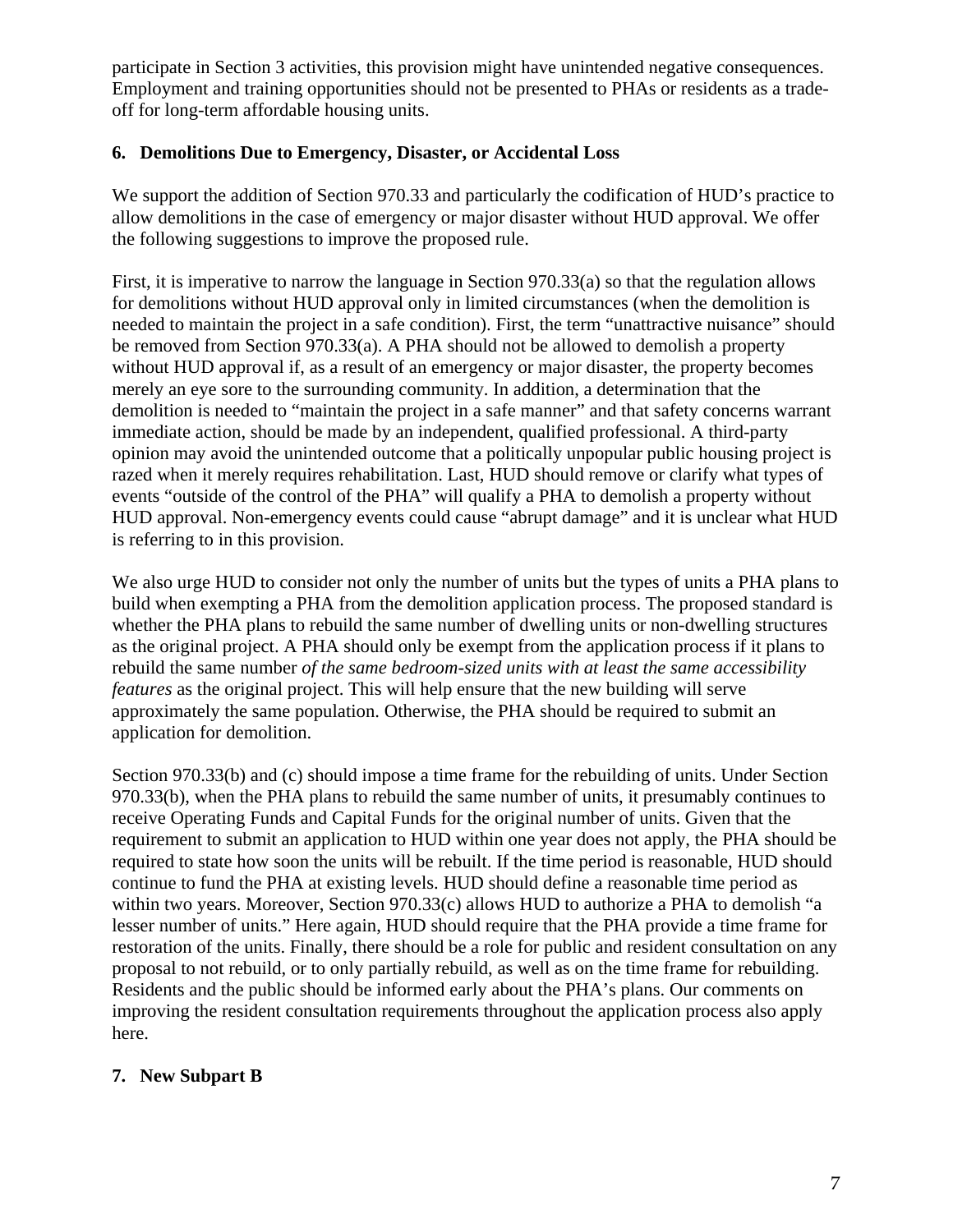New Subpart B will allow a PHA to retain title of its property without the use restrictions under the ACC and Declaration of Trust (DOT). This type of action falls under 24 C.F.R. Part 85.31 but would be subject to the requirements of Subpart B. Given Subpart B's broad implications for the conversion of public housing, the final rule must sufficiently address preservation issues including replacement units, affordability levels, and tenant protections, as well as enhanced civil rights and relocation obligations. Because the proposed rule's application standard is vague and fails to provide PHAs with explicit guidance, it does nothing to require, let alone encourage, PHAs to consider preservation issues in pursuing actions under Subpart B. We therefore suggest the following revisions to proposed Subpart B.

First, HUD should provide greater clarity on the grounds for approval of a conversion subject to Subpart B. Under Section 970.45(a)(2), HUD will approve a request for approval when the PHA can demonstrate that "the project is no longer needed for the operation of public housing" and there is good cause for the action.<sup>9</sup> Neither provision is defined in the proposed regulation and it is unclear what factors HUD will consider in making this determination. A PHA should have to show that there is no waitlist for the public housing and no eligible families wanting to live on the property in order to meet the standard that the housing is "no longer needed." In addition, at a minimum, the specific criteria for approval should be amended to provide that good cause will not be found unless the PHA has complied with Subpart A, Section 970.19, "Requirements for Disposition of a Project," where applicable.

In its preamble, HUD states that its approval "*may* require the PHA to enter into certain use restrictions or *may* impose other requirements to ensure that the property is used for HUD approved purposes for a certain length of time."<sup>10</sup> This discretionary language provides no guidance to PHAs, residents, or the public on the standards for approval under Subpart B. HUD also states in its preamble that to approve an application, it will require compliance with the regular disposition regulation under Section 970.17 in Subpart A. However, proposed Section 970.17, as written, fails to include this requirement.

Moreover, the affordability restrictions should not be limited to 30 years as proposed in Subpart B because the PHA is retaining the property. Longer affordability restrictions – e.g. 55 years or even in perpetuity—will help reduce the possibility that subsequent dispositions could potentially occur outside of the requirements of Subpart A. The proposed rule should also include disposition requirements at the expiration of use restrictions. Subpart A, Section 970.19 requires that property disposed of with affordability covenants for fewer than 30 years be returned to the public housing inventory at the end of that period. Property retained pursuant to Subpart B should be returned to the public housing inventory or at least be subject to compliance with Subpart A's disposition requirements regardless of the length of any affordability restrictions.

The application requirements in Section 970.45(c) should mirror those in Subpart A with respect to civil rights and relocation requirements. It is unclear why Section  $970.45(c)(8)$  in Subpart B includes similar, but significantly less robust requirements than its parallel provisions in Subpart A (Section  $970.7(c)(7)$ ). For example, compare the "comparable housing resources" requirements of Section  $970.7(c)(7)(ii)$  with the "housing resources" of Section  $970.45(c)(8)(ii)$ . In addition, the Uniform Relocation Act (URA) applies to Subpart B, although it includes no detailed description of relocation requirements in comparison to those described in Subpart A,

<sup>&</sup>lt;sup>9</sup> Proposed Rule, *supra*, note 1, at 62,286 (Proposed 24 C.F.R. Part 970, subpart A § 970.45(a)).

<sup>10</sup> Proposed Rule, *supra*, note 1, at 62,266.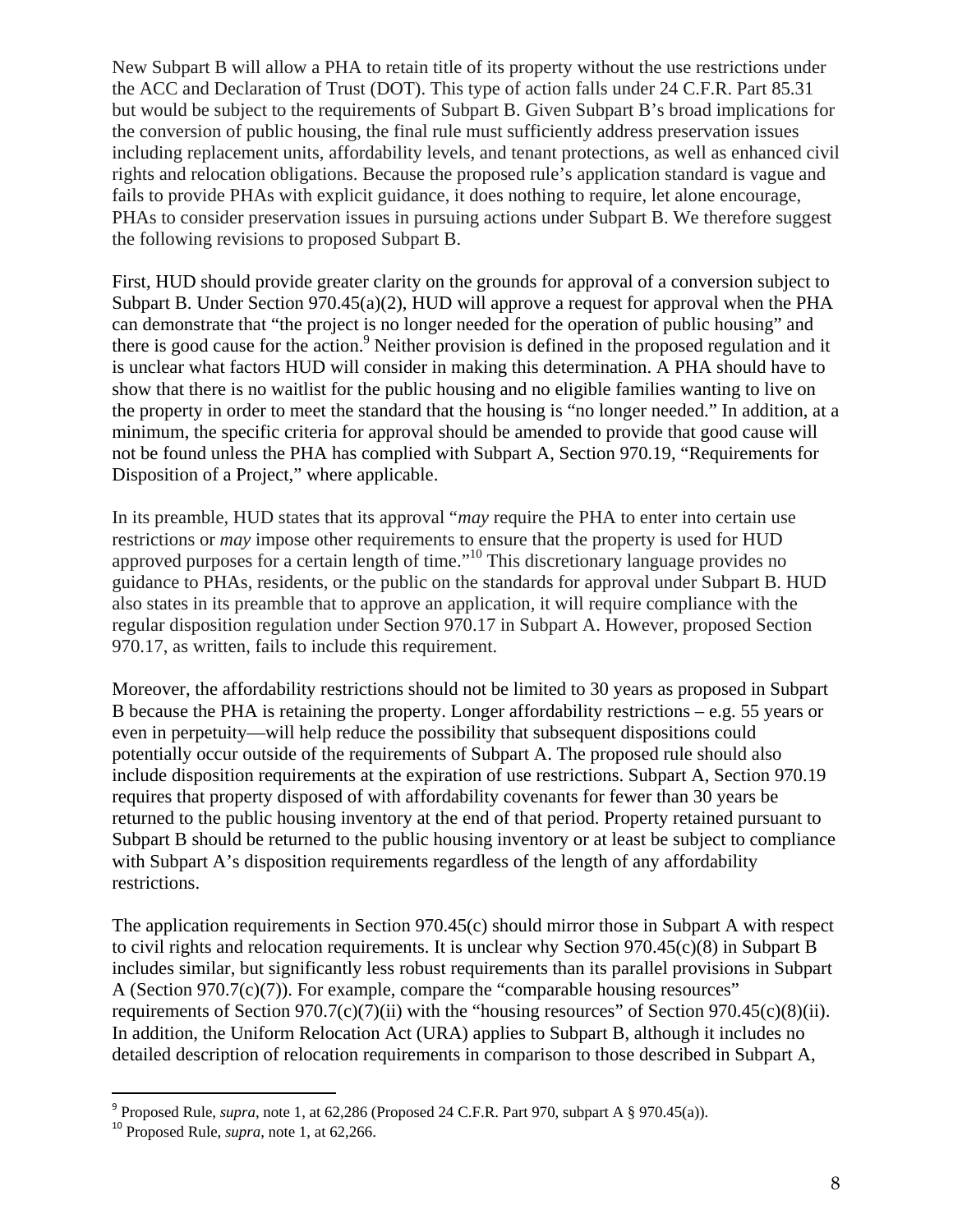Section 970.21, including the right of return (Section 970.21(d)). A description and data regarding race, color, religion, sex, national origin, familial status and disability status of residents is also required in Subpart A, Section 970.7(c)(20), but not included in Subpart B. We therefore suggest requiring that PHAs comply with the obligations set forth in proposed Sections 970.7 and 970.21 regarding civil rights and relocation requirements.

Last, we suggest as additional grounds for approval under this part that HUD require PHAs to enter into use restrictions that provide for at least the same level of affordability and tenant protections (in terms of rents, income targeting, and security of tenure, as well as bedroom sizes and unit features) of the original property. This is especially important given that we do not know the subsidies that will apply once the property is converted and therefore have no assurances that the new property will meet the housing needs of the existing community. Ideally, the new subsidies should be required to carry with them the same key tenant protections and other important elements of public housing.

# **Specific Concerns (Organized by Proposed Sections)**

# **PART 970—PUBLIC HOUSING PROGRAM—DEMOLITION OR DISPOSITION OF PUBLIC HOUSING PROJECTS**

The title should be changed because proposed Subpart B refers to the retention of public housing property, not demolition or disposition. A more appropriate title would be "Public Housing Program- Demolition, Disposition, or Retention of Title of Public Housing Projects."

# **Subpart A: Demolitions and Dispositions under Section 18 of the U.S. Housing Act of 1937**

# **970.1 Purpose**

The section should have clear statutory cites to both Title I (i.e., relevant portions of 42 U.S.C. § 1437) and Section 18 (i.e., 42 U.S.C. § 1437p).

# **970.3 Applicability**

970.3(a) It is not clear if this would govern if some, but not all, of the units in a complex were covered by an ACC- for example, in a HOPE VI or mixed finance redevelopment, where there was a mix of units with ACC and PBV funding. While that might be the intent of the revised definition of "project," there is no harm in spelling it out here (at least as to the ACC-funded units). HUD should also address the question of how "floating" ACC units are handled (where there is a set aside of a certain number of ACC units, but the addresses may change).

970.3(b)(5) references agreements with third parties, and gives examples of certain leases or licenses, such as for a solar roof top, telecommunications, garden, or park space), so long as it benefits the PHA and its residents, is consistent with the PHA's Plan (as determined by HUD), is consistent with the PHA's ACC with HUD, and is approved in writing by HUD. HUD does not require a process for seeking its approval and verifying these elements, including any resident participation element. At the very least, there should be reasonable notice and an opportunity for comment by residents affected by this arrangement, and it should be part of the PHA Plan or public hearing, and the PHA should share that information with HUD. HUD should also be provided with a copy of the lease or license and it should be publicly available for review.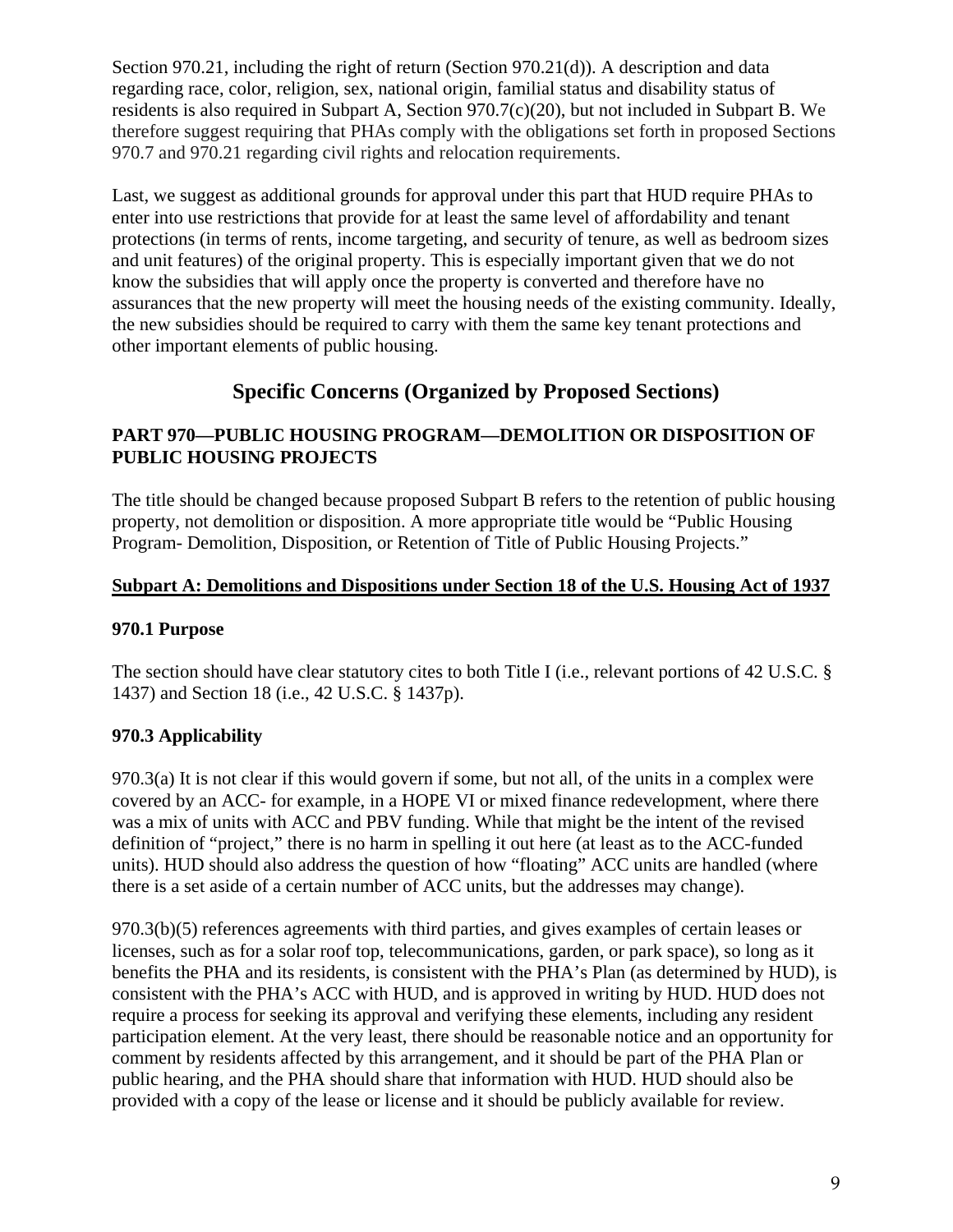970.3(b)(6) refers to the adaptation or utilization of portions of projects (including available common areas and unoccupied dwelling units) for authorized non-dwelling purposes related to public housing, including resident amenities, activities and services, and public housing administration. There is nothing describing the process that is used for such adaptation or utilization and consequently there is no apparent requirement for HUD and resident review to be sure that this doesn't undercut the provision of housing<sup>11</sup> or the PHA's mission. It is one thing, for example, to take an apartment off line so that there is an office for use by a resident council. It is another thing to remove 20 apartments for a social services program that may or may not benefit residents of the development. Any actions like this, while not triggering the full demolition or disposition regulation, should have a process for resident and public review and comment and for HUD approval, with sufficient description of what the PHA is doing so that there can be a meaningful evaluation.

970.3(b)(7) provides for the leasing of a project (but not individual dwelling units) for the purposes of enabling a prospective owner-entity to show site control in an application for funding for the development of the project, such as through Low-Income Housing Tax Credits (LIHTC), so long as the lease is for one year or less and is approved by HUD in writing. While we do not object to this proposal, public and resident notice should be required, as this normally would be part of the early stages of an ultimate mixed finance or similar redevelopment proposal (such as through RAD). It is critical to quell the rumor mills as early as possible when private developers are working in public housing by providing accurate and clear information to residents and the public. Inclusion in the PHA Plan/public hearing process would help achieve this goal.

970.3(b)(8) discusses reconfiguration of the interior space of buildings, such as moving or removing interior walls to change the design, sizes, or numbers of units for the normal operation of public housing, without "demolition". This would presumably include creation of breakthrough units for larger household sizes, or adding accessibility features—either of which may reduce the overall "unit" count but which could well be appropriate given local housing needs. However, included here is also the change in the status of a unit from dwelling to nondwelling purposes. It is not clear to what extent this last category is similar to (6) above, and there is a similar concern that significant reprogramming of dwelling units to other purposes should trigger a public and resident review process and require HUD approval. Here and in (6), it may be helpful to lay out "de minimis" provisions where there would be public notice of changes, and others above the de minimis level where affirmative HUD approval would be required and a more full-blown public process.

970.3(b)(10) discusses takings by a public or quasi-public entity. While this is likely not under the PHA's control, there should be requirements for timely notice by the PHA to HUD, residents, and the public when the PHA is aware this is occurring, and its impact. There should also be safeguards so that PHAs do not collude in the use of eminent domain power by other entities as an end-run around normal HUD requirements (such as a civil rights review).

 $970.3(b)(11)$  refers to real property (vacant land and improvements, but not dwelling units) which is owned or acquired by or donated to a PHA with public housing or other funds and then

<sup>&</sup>lt;sup>11</sup> Under 42 U.S.C. § 1439(a)(1), HUD has a duty to assure that funds made available for assistance under the United States Housing Act of 1937 shall be utilized to the maximum extent practicable to meet the needs and goals identified in the unit of local government's housing assistance plan. This means that HUD has an affirmative duty to scrutinize any proposals that may affect full utilization of previously allocated housing assistance.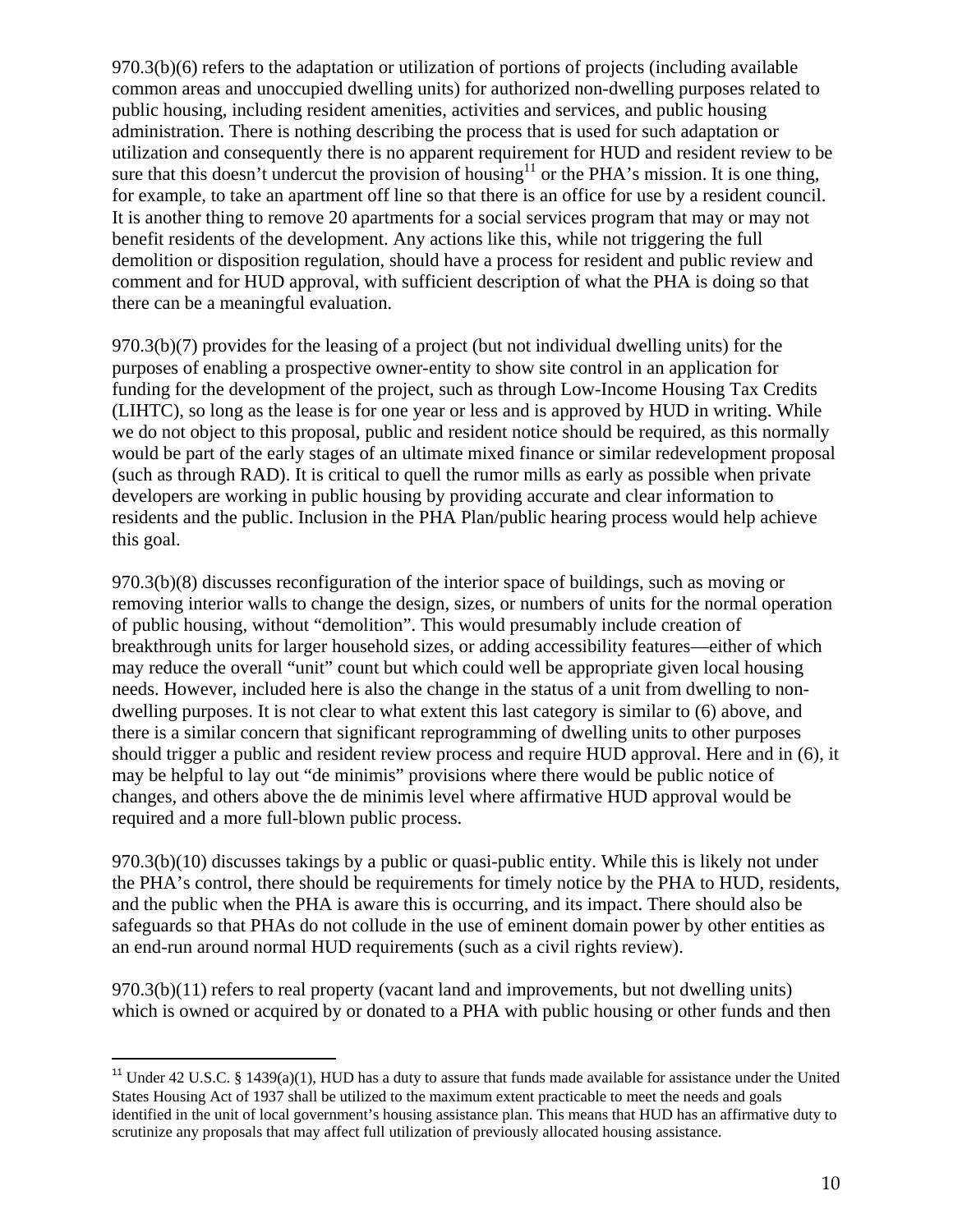transferred to an owner entity prior to date of financing approval to enable the owner-entity to develop the property using the mixed finance development method at 24 C.F.R. § 905.604. It is not clear how this differs from (12) below, and it would be helpful to outline that—see comments on (12). In addition, although this may not trigger the regular 24 C.F.R. Part 970, Subpart A process, it should involve communications with the public and residents to again ensure transparency in the housing planning process and to quell rumors.

970.3(b)(12) refers to disposition of vacant land (but not units) comprising a project for development pursuant to mixed finance development under 24 C.F.R. § 905.604. HUD explains that these dispositions are exempt from this regulation but not Section 18 of the 1937 Act, and that there will be a PHA application and HUD approval. There are a few questions here: (a) what is the process, including resident and public involvement, what has to be shown, and where will this be articulated—in a PIH Notice? (b) how do (11) and (12) differ from each other. There should still be a robust process for resident and public participation even if all of the details in Part A need not be provided, and the PHA should provide enough detail so that its proposal can be evaluated against the goals of meeting long-term affordable housing needs in the community.

970.3(b)(13-16). Subsection 13 discusses demolition under the de minimis exception in Section 970.27; (14) discusses demolition of severely distressed units as part of a revitalization plan under HOPE VI or Choice Neighborhoods approved after October 21, 1998; (15) discusses demolition under an approved mandatory conversion under Section 33 of the 1937 Act; and (16) discusses demolition of projects due to a disaster, sudden accident or casualty loss (together with certain information required by Section 970.33). Presumably any Section 33 action would require the full blown process discussed at 42 U.S.C. § 1437z-5 and 24 C.F.R. Part 972. For all of these subsections, there should be public and resident notice about how many units are involved, at what locations and of what sizes, the timing of the proposed action, and information to ensure that relocation needs have been addressed for any residents required to move from those units. Additionally, any substantial changes to the plans should be discussed and notice should be provided to the residents.

970.2(b)(18) describes consolidations of occupancy within or among buildings of a project, or among projects, or with other low-income housing<sup>12</sup> for the purposes of improving living conditions of, or providing more efficient services to residents. While this requires PHA notice to HUD in advance, there is no requirement for resident or public consultation, and there should be, at least through the PHA Plan process. Moreover, this should not be seen as a basis to excuse the PHA from conducting normal maintenance operations and filling of vacancies (i.e., constructive demolition or disposition), and the PHA should be required to articulate its plan with milestone dates for returning to full utilization of its federal public housing units.

### **970.5 Definitions**

 "*Commensurate public benefit*"—while this lists things that would "count" for commensurate public benefit, it does not indicate how HUD evaluates if what is being provided has sufficient commensurate public benefit as against obtaining fair market

<sup>&</sup>lt;sup>12</sup> It is not clear what HUD means here by "other low income housing". This may be intended to cover situations where the PHA administers both federal and state or locally-funded public housing, and would permit the PHA to transfer tenants from its federal portfolio to its state or locally funded portfolio pending rehabilitation and reoccupancy. This may, however, result in a change in rent and other tenant protections, and if the change is permanent in nature, may trigger URA or state/local relocation obligations; alternatively, if the placement is considered to be temporary, there may be other HUD provisions on relocation assistance that would apply.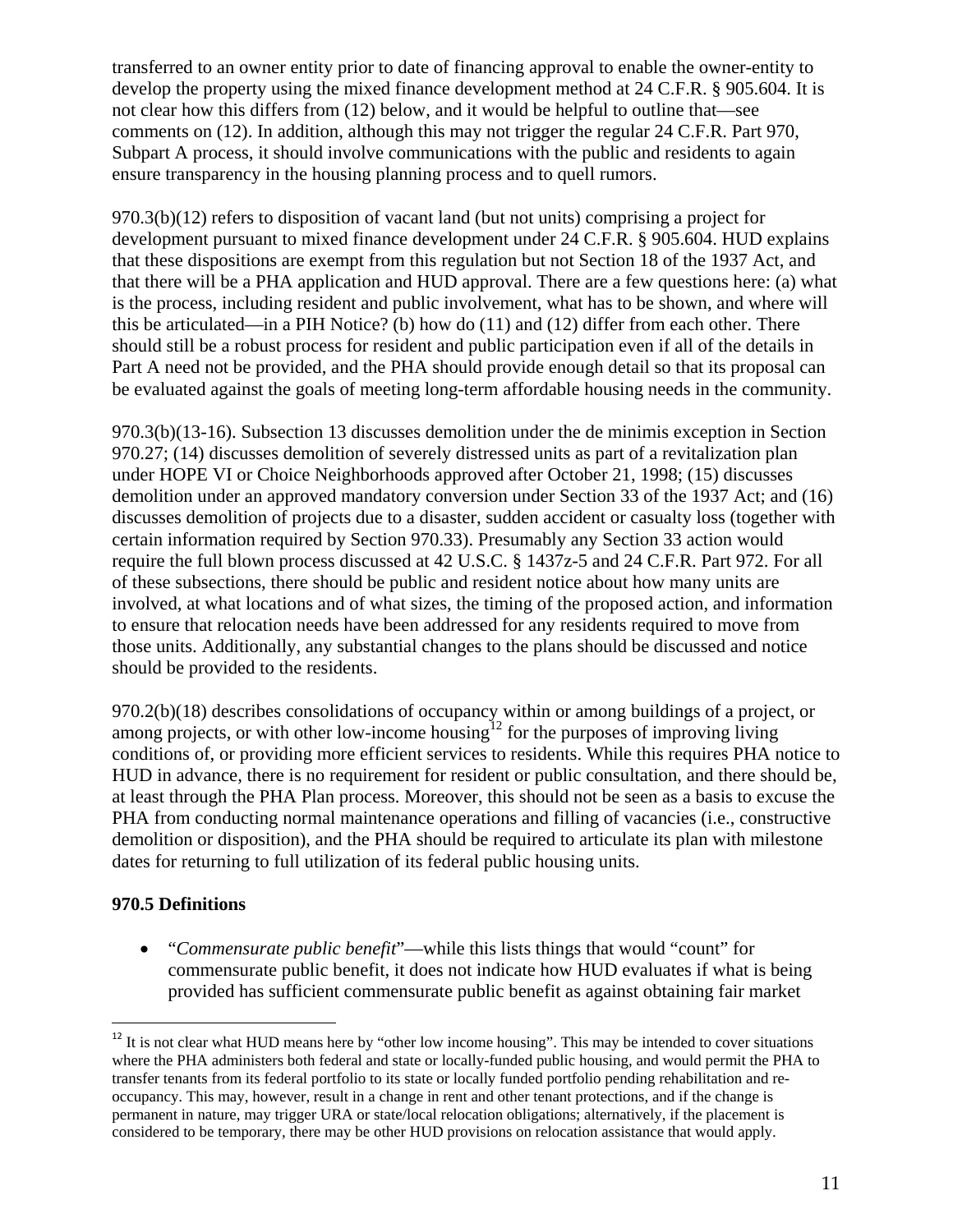value. For the rental units, there is no indication that the rent levels are Brooke Amendment equivalent (i.e. are set at 30% of adjusted income), that the proportion of units targeted to ELI, VLI, and LI households will remain the same, or how the use restrictions will work. In addition, see our comment in the "General Concerns" section on Section 3 activities as a qualifying benefit for purposes of a disposition for less than FMV. HUD should not include Section 3 activities as part of the "commensurate public benefit" for below FMV dispositions.

- "*Comparable housing*"— Affordability must be part of the definition of comparability i.e., both that it is targeted to be affordable to low-income families at ELI and other targeted ranges, and that the rent is similar to Brooke Amendment (generally 30% of adjusted income, and can be changed to match changes in household income). The reference to affordability here is for displaced residents, and doesn't also address how comparability is evaluated for commensurate public benefit or replacement housing for future residents who normally would be placed in the inventory. It is also not clear how HUD and the PHA will determine comparable rents and what role residents and public may have in reviewing and commenting on this. Also see our comments on relocation in the "General Concerns" section above.
- "*Displaced resident*" —here or elsewhere, it should be recognized that it would be permissible to have a "split" household policy, where a PHA, in lieu of simply finding a unit which is large enough to house the original household, may offer separate assistance to components of the household sufficient to cover all household members' needs.
- "*Disposition*"—This should include a reference to the terms "instrumentality" and "affiliate," so that distinctions between Subpart A and Subpart B can be made.
- "*Lease compliant displaced resident*" should be defined further. As noted above, there should be some potential here for "splits," in which arrangements could be made for assistance to household members that need not necessarily all remain together. Moreover, if a household is under an agreement as part of an eviction (either a court agreement or some type of informal settlement) and is in compliance, the household should continue to be regarded as lease compliant (in some cases, the PHA may want to see if the agreement can carry over to the new address if there are ongoing concerns about payment or conduct). A family should not be regarded as non-lease compliant, for the purpose of relocation eligibility, if for example it was located into housing that could be lost due to protections which are less than those in public housing. For example, a Section 8 tenantbased subsidy can be cut if household size decreases, and the household cannot relocate rapidly enough to escape having an unaffordable rent. In this scenario, if the household is still actively pursuing relocation and paying what it can, it should not be regarded as noncompliant. The same would be true if the private owner increases the rent to a level which the family cannot afford.
- "*PHA Plan*"—this refers to the Moving to Work (MTW) Agency Plan and the Annual MTW Plan. It would be helpful to include citations for this or a definition of MTW.
- "*Resident*"—same comment as above on "split" arrangements. It should be recognized that under VAWA or family break-up, there may be changes to the head of household or leaseholder, and this definition covers the entire family and is not limited to the head of household or leaseholder.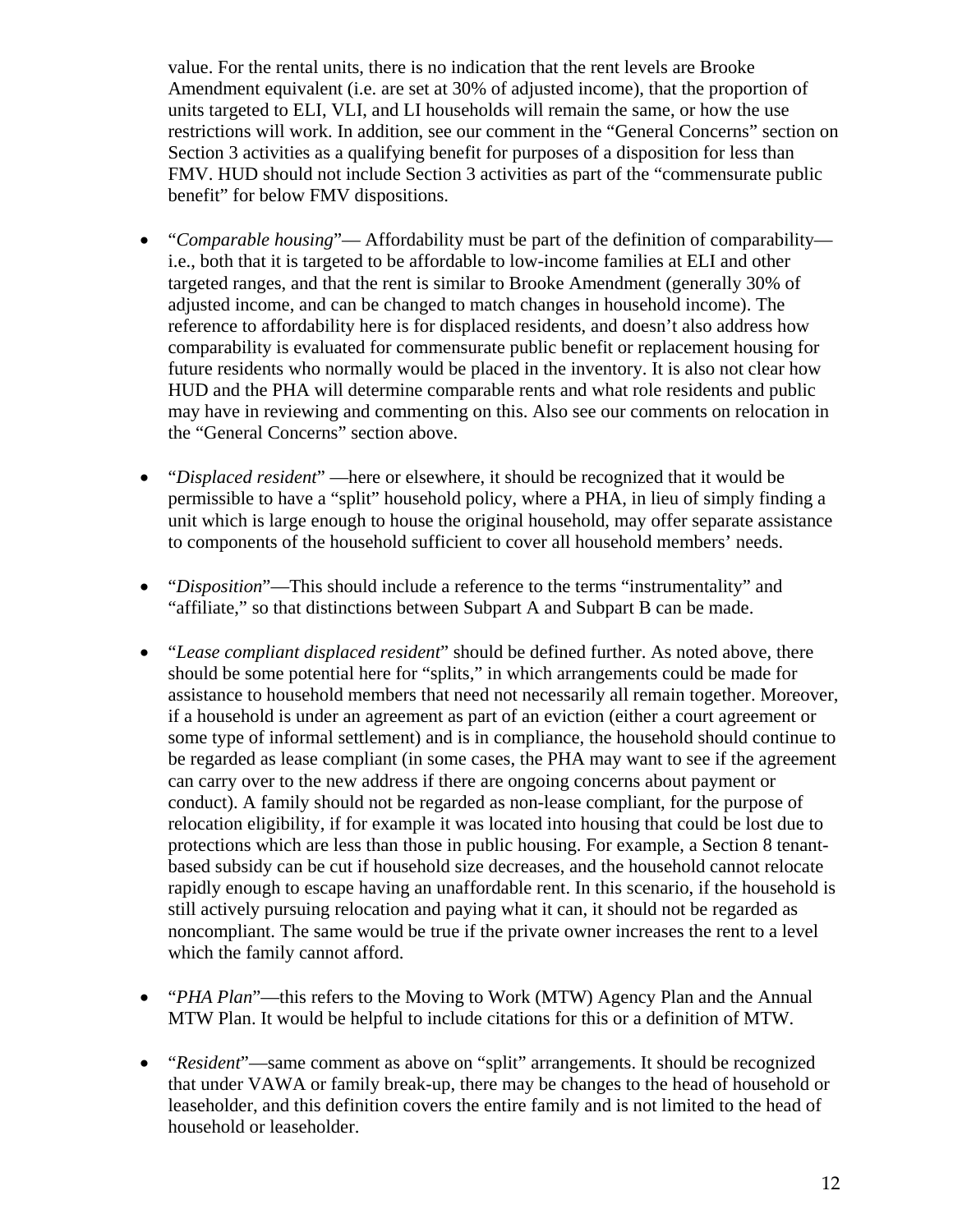#### **970.7 General requirements for HUD review and approval of a demolition or disposition application**

970.7(a) This section does not address the situation when a PHA submits an application, HUD conditions approval of the application, and the PHA does not meet the conditions. HUD should be clear that it will rescind approval and if the PHA still proceeds, file for injunctive relief. While HUD may also cut off funding, this is not necessarily the best way to meet the needs of the community.

 $970.7(c)(1)$  refers to a significant amendment to the PHA Plan, but the current PHA Plan regulations leave the definition of "significant amendment" up to each PHA. The proposed rule does not make it sufficiently clear that a PHA must make a significant amendment to its Annual Plan if it wishes to introduce an application in between Annual PHA Plans. As written, it might be possible for a PHA to simply interpret the proposed rule to only apply to a demolition or disposition application that a PHA has chosen to define as "significant." The following language should be added to  $\S 970.7(c)(1)$ :

"Any amendment of a PHA Annual Plan to propose or amend an application for demolition or disposition **shall be considered a significant amendment** for purposes of 24 C.F.R. §. 903.21(b) and § 903.7(r)(2)(ii). Failure of the PHA to amend its PHA Annual Plan prior to submitting the demolition or disposition application or amended application shall result in an automatic rejection of the proposed demolition or disposition."

To further clarify this point, HUD may want to revise 24 C.F.R. Part 903 to illustrate that a demolition and disposition application, and a significant revision to the same, would be considered a significant amendment requiring public and resident consultation process in advance.

In the reference to qualified PHAs in Section 970.7(c), it is not clear that there would be any RAB and resident consultation process beyond the public hearing. It may be helpful to crossreference the resident consultation provision to clarify that Qualified PHAs are not exempt from such consultations.

HUD should also require that the description of the demolition or disposition action in the PHA Plan is identical to the application submitted to HUD. The existing rule contains this language at § 970.7(a)(1) but the proposed rule deleted it. The language should be retained.

 $970.7(c)(3)$  should include the bedroom size and unit type for units proposed for demolition and disposition. For example, it may be that the proposed demolition or disposition will have a significant impact on the supply of wheelchair accessible units, or units with other unique features, and this is something that would need to be part of the evaluation of the impact of the PHA's proposal.

 $970.7(c)(4)(iii)$  should require enough details about the anticipated subsidies so that long-term use restrictions are identified, as well as rent structure for all of the units (i.e., how many would have Brooke Amendment rents, and how many may have other types of rent or income restrictions but may not be parallel to Brooke Amendment), as well as targeting to ELI, VLI, and LI. The reference in (iv) on "if any" is not clear—it makes it appear that the plan for replacement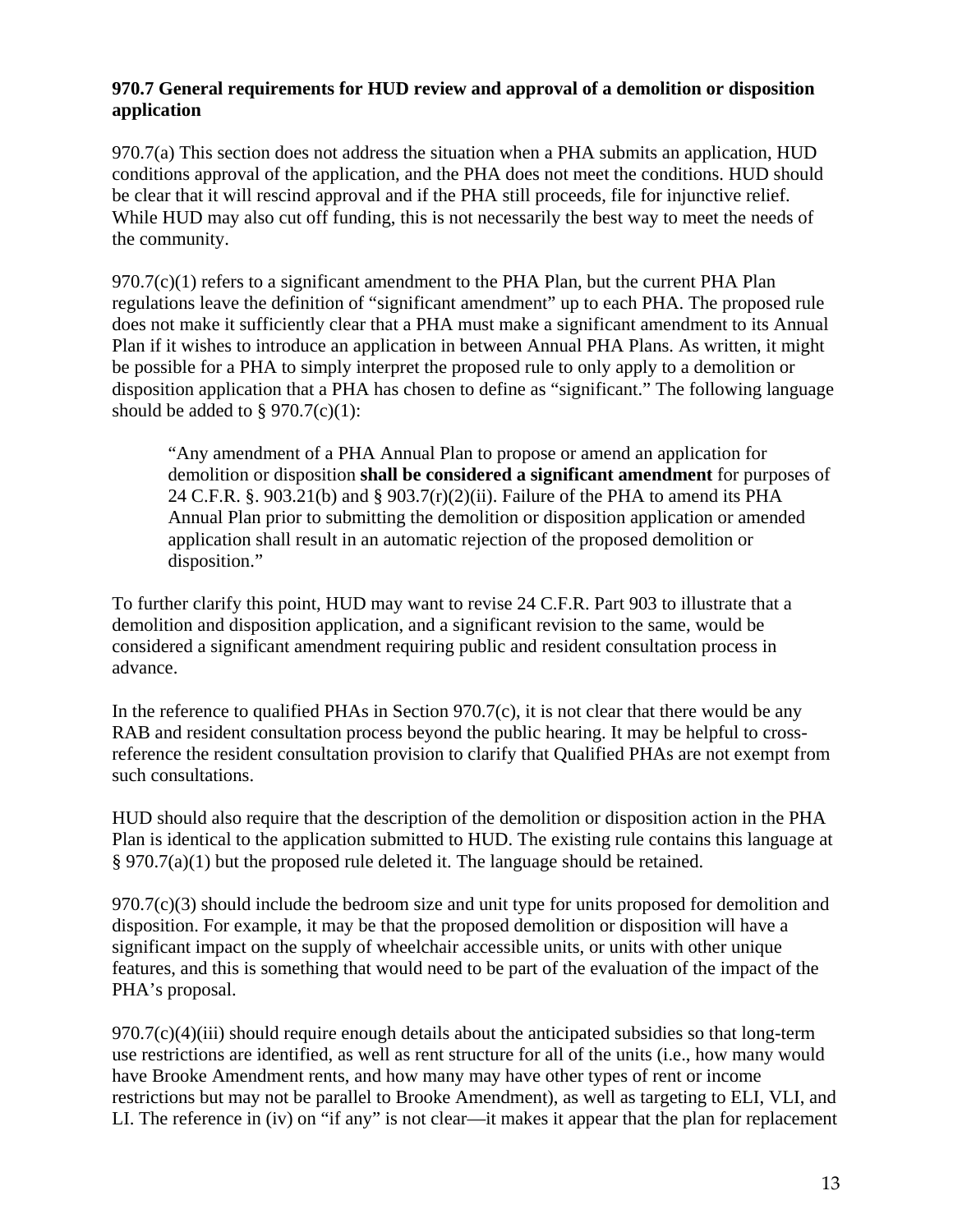housing is optional, although it may be that HUD meant if there was any demolished or disposed of housing. The assumption should be that there is a replacement housing plan so that HUD can be sure that there is full utilization of subsidy in accordance with 42 U.S.C. § 1439.

970.7(c)(7), as explained in the "General Concerns" section above, should be reorganized and merged with the requirements of Section 970.21. For clarity, we've suggested revisions to this subsection within the context of the proposed rule.

 $970.7(c)(7)$  should include resident notification of grievance rights. See our comment regarding grievance rights in the "General Concerns" section above, under "Resident Relocation."

970.7(c)(7) should also include language that resident consultation is required for the relocation plan. Section 970.9(a)(2)(iii) requires consultation with residents regarding the relocation plan. It should be reiterated here. In addition, the relocation plan should indicate the number and size of units necessary to accommodate the needs of displaced residents. HUD does not require this information in either this section, or in § 21.

 $970.7(c)(7)(ii)$  should require the PHA to identify how many tenant-protection vouchers are being sought. Moreover, there should be the ability to have the TPV's take the form of PBV assistance.

 $970.7(c)(7)(ii)$  should also require identification of actual units of comparable housing. Where tenant-based vouchers are being offered, the PHA should be required to identify existing available units (owned and/or managed by landlords that participate in the Section 8 Housing Choice Voucher program) that meet displaced families' needs such as unit size and accessibility requirements.

§970.7(c)(7)(iv) should include a reference to CDBG to encourage collaboration with the local jurisdiction's housing and community development office. HUD should add:

"An estimate of the costs for housing counseling services and resident relocation, and the expected source for payment of these expenses, **including the use of CDBG funds for housing mobility counseling services**."

 $970.7(c)(7)(v)$  Consider replacing the awkward term "non-minority area" with a more accurate term like "area of low minority concentration."

 $970.7(c)(8)$  should include the content of what was communicated to residents. Often, the only way to know if there was meaningful consultation is to see what it was, and evaluate it then from the standpoint of a resident who wouldn't have known anything else about the plan, options, requirements, etc. The PHA's responses to resident comments should be shared with those groups and be publicly available.

970.7(c)(13)(i) has a reference to "affordability" but the term is not defined. Normally this would include both targeting and how the rents are calculated—i.e., Brooke Amendment formula, and that the units are targeted to ELI, VLI, etc. If there is income tiering built into the revised structure, it should be included. In (ii) and (v), regarding the extent of public benefits for below FMV dispositions, the factors are so fluid as to not provide a meaningful standard by which commensurate public benefit can be evaluated.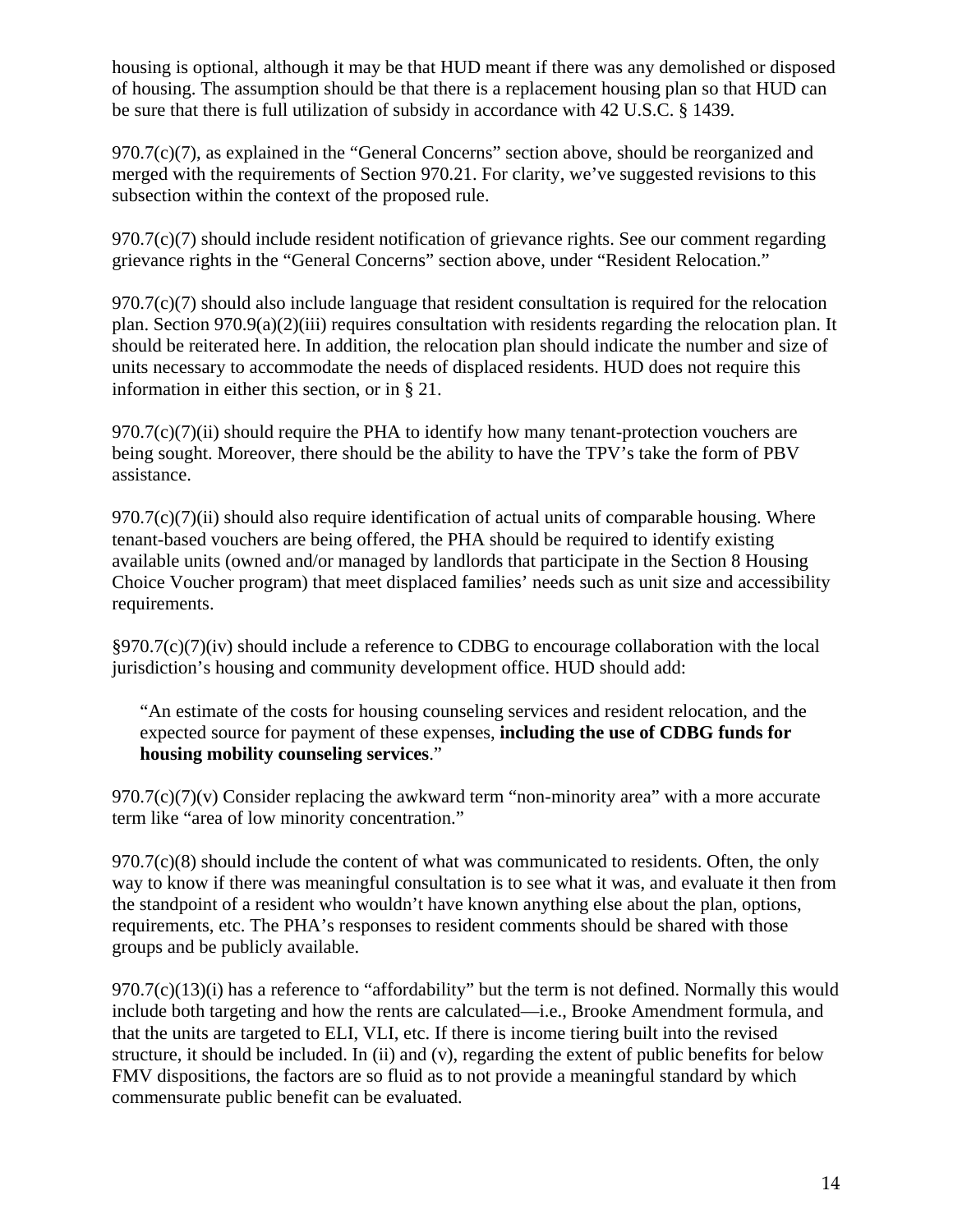$970.7(c)(19)(i)$ (A) refers to how the proposed demolition and/or disposition will help the PHA meet its affirmative obligations, including, but not limited to, "the obligation and to overcome discriminatory effects of the PHA's use of 1937 funds pursuant to part I of this title and the obligations to de-concentrate poverty and affirmatively further fair housing." It looks like one or more words are missing here. In addition, it would be helpful to explain what would be sought here, and what kinds of actions PHAs would be expected to take.

 $970.7(c)(20)$  should include characteristics of unit types since there may be issues, as noted throughout our comments, where units with particular features are being lost as a result of demolition or disposition, and this may have a greater impact on future housing opportunities of persons with disabilities requiring certain design features than the general population.

970.7(d)(2) refers to a PHA not taking any action contrary to the terms and conditions of HUD's approval without prior written HUD approval. HUD should be clear, as we suggested above, that it can rescind its approval, file for injunctive relief, or cut off funds to ensure that the project only proceeds under the terms or conditions.

970.7(e) should be significantly revised as suggested below to designate required actions regarding (1) a PHA's amendment to its application and (2) application rescissions.

 $970.7(e)(1)$  should require that a PHA inform HUD immediately of a change relating to any representation made in a pending application and HUD should subsequently require an amendment to an existing application. HUD may define cases where the change is purely technical versus those which are substantive. For substantive amendments, there should be an opportunity for resident and public review and consultation. 970.7(e)(1) should read:

"A PHA with a pending application for demolition or disposition must immediately inform HUD of any significant amendment to the certifications or representations which the PHA made in an application under this Part. HUD shall cease processing the application until the PHA provides an amended demolition or disposition application which **includes evidence demonstrating that the residents had an opportunity to review and comment on the amended proposal for demolition or disposition** as set forth in subsection (a)(7) and (a)(9) of this section and that the PHA has described the amended demolition or disposition in the PHA Annual Plan and timetable under 24 C.F.R. Part 903, as set forth in subsection (a)(1) of this section."

 $970.7(e)(1)$  should also define what information needs to be provided to HUD in the event a PHA wishes to amend its application. HUD should not allow additional demolition, disposition, or displacement activities pending HUD review, but this may be a basis to extend the timelines for demolition or disposition.

 $970.7(e)(2)$  should explicitly prohibit demolition, disposition, or displacement activities when such a request is pending and there should be timely communication of the rescission request to residents and the public. If there is ultimately no rescission, this would be a basis to extend the timeline for demolition or disposition. Thus, for example, a PHA may originally have pursued demolition or disposition, but realized that RAD, Choice Neighborhoods, or CFFP may provide a better means to achieve community goals for a site.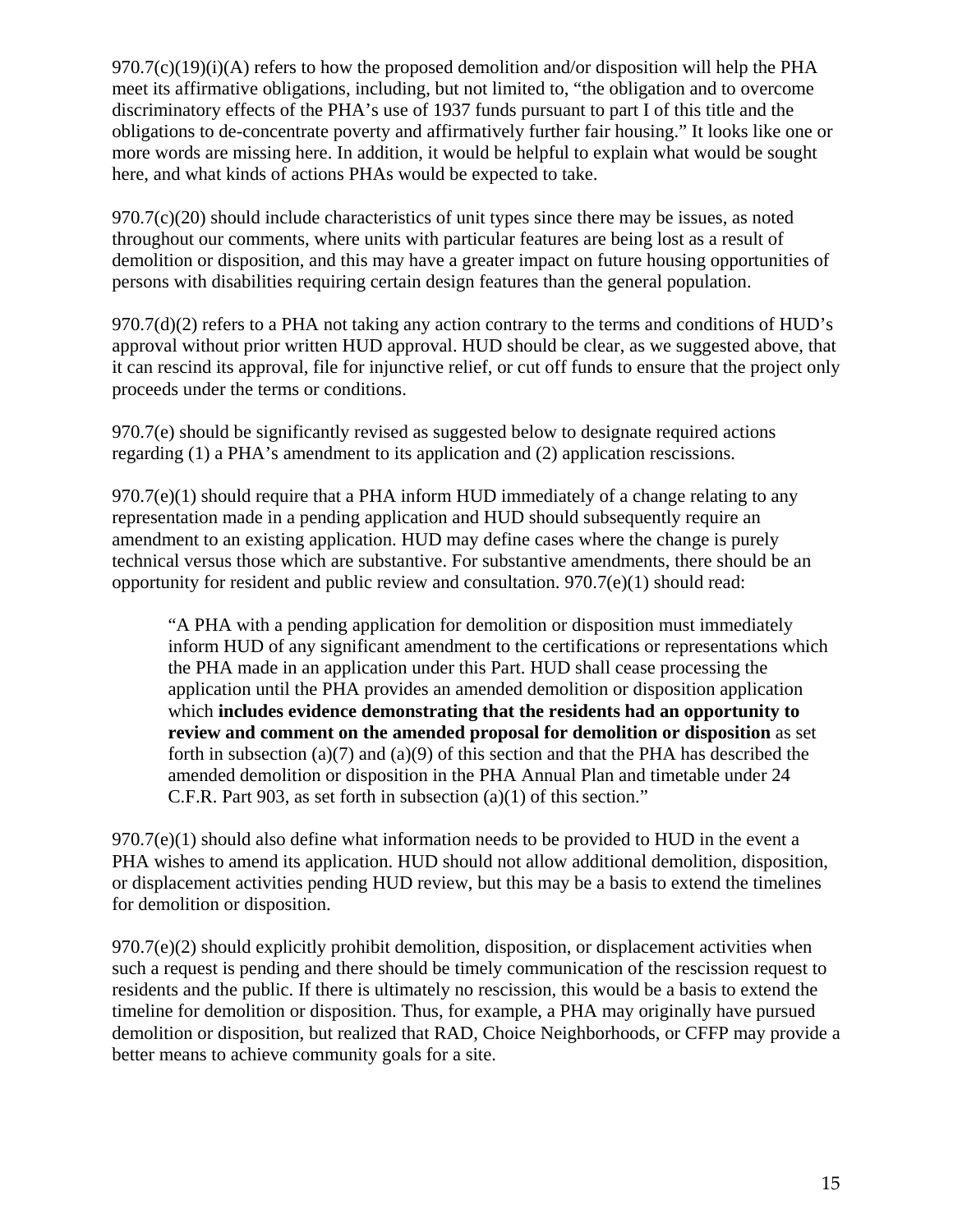This section should also include language that allows residents, resident organizations, RAB, and other stakeholders to submit information that is in conflict with a PHA's submitted application. The following language should be added to (e)(2):

"HUD will also consider a request by the affected residents, resident organizations, RAB, or other stakeholders such as housing applicants or local advocates, to rescind an earlier approval, where such request is also supported with documentation of a significant change in or the removal of the conditions that led to the original request."

### **970.9 Resident participation—consultation and opportunity to purchase**

970.9(a) should be slightly edited by bringing the proposed words "and written in plain language" up to the beginning, rather than being buried in between disability access text. It could read:

970.9(a) *Resident consultation*. PHAs must ensure that they communicate with public housing and rental assistance applicants and residents using plain language, and in a manner that is effective for persons with..."

 $970.9(a)(2)$  only requires the application to be available at one of three options. In order to reach the maximum number of residents and resident groups including people with disabilities, HUD should require copies to be available electronically with paper copies at multiple locations. The final rule should require draft copies of the application in the planning stage as well as the draft application prior to submission to HUD to be:

- Available on a readily identifiable page on the PHA's website;
- Provided to residents and groups listed in  $970.9(a)(1)$  without charge;
- Available for review at the property proposed for demolition/disposition; and,
- Available for review at the central office.

970.9(a)(2) should have an additional requirement obligating a PHA to make *notification* of all resident consultation activities, such as meetings and hearings, public by (1) posting on a readily identifiable page on the PHA's website, (2) sending electronic notices to residents and groups listed in 970.9(a)(1), (3) posting copies at properties proposed for demolition or disposition, and (4) posting notices at the central office. For those unable to attend public hearings due to disability or illness, HUD should allow residents to submit comments on-line and provide instructions on how to do so.

We strongly suggested in the "General Concerns" section that resident consultation be required at all planning stages. Should HUD choose not to adopt our recommendation, then 970.9(a)(2) should have an additional requirement ensuring that there are at least two resident consultation meetings regarding the proposed activities, as required in RAD, and that there be at least two weeks in between meetings.

970.9(a)(2) should have an additional requirement calling for resident and public notification and consultation regarding any material change to the application. See our comments on 970.7(e), above.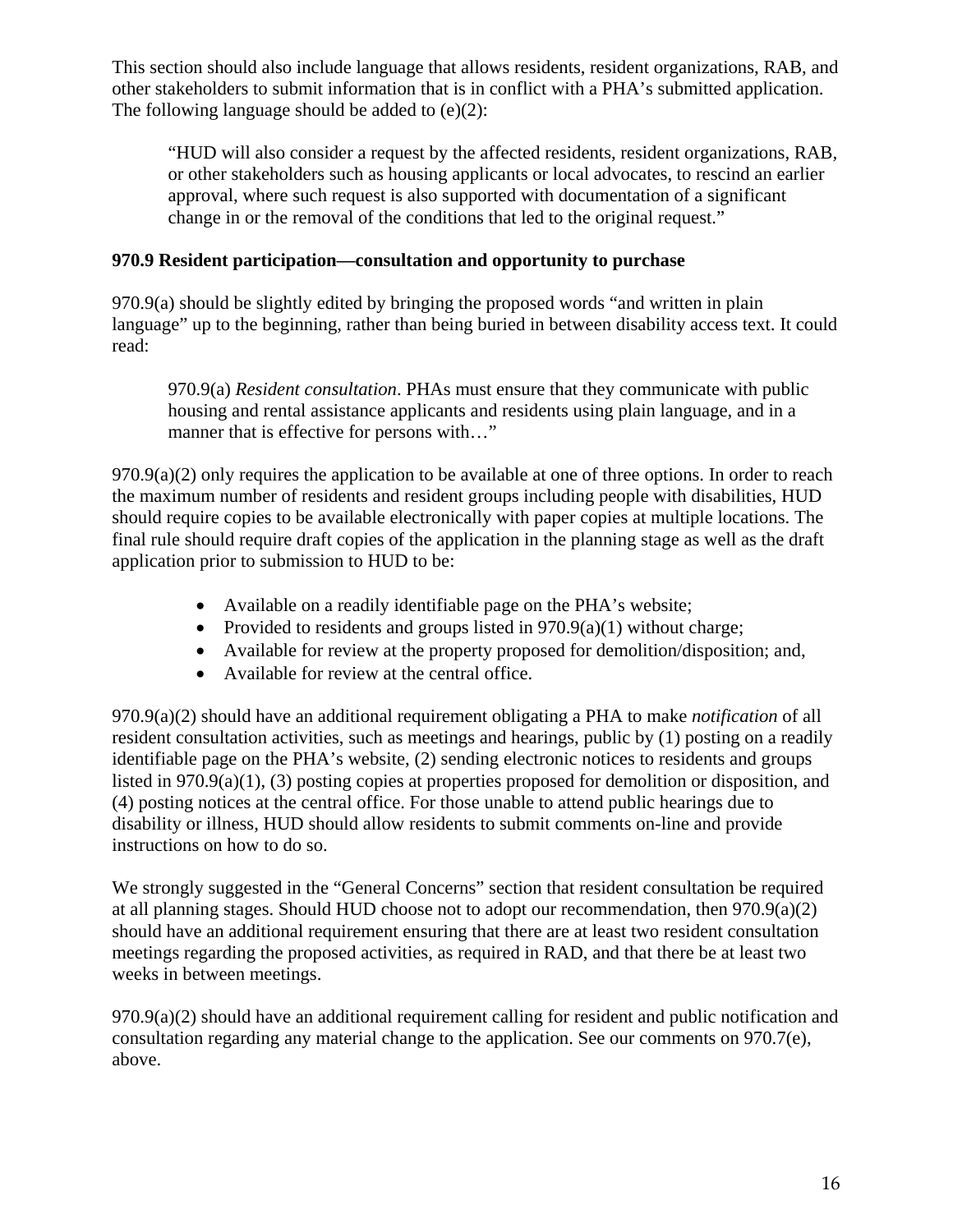$970.9(a)(2)(i)$  should add the word "complete" to describe the final application. In the past, some residents and advocates were only provided partial applications for comment, with crucial components missing, rendering the consultation ineffectual.

 $970.9(a)(2)$ (iii) requires a PHA to consult with those listed in  $970.9(a)(1)$  regarding the relocation plan. The final rule should be more explicit here, requiring consultation about the relocation plan to include providing residents with the information called for in  $970.7(c)(7)$  and 970.21.

- If the final rule accepts the suggestion to add a requirement for consultation during the planning phases (as explained in our "General Concerns" section above), then a reasonable timeframe for consultation regarding the relocation plan should be defined as 45 days.
- If, however, HUD does not accept the suggestion of requiring consultation during the planning phases, then a reasonable timeframe for consultation regarding the relocation plan should be 90 days.

 $970.9(a)(2)(v)$  requires PHA consultation with those listed in  $970.9(a)(1)$  to take place in a reasonable timeframe in which they can submit written comments.

- If the final rule accepts the suggestion to add a requirement for consultation during the planning phases (as explained in our "General Concerns" section above), then a "reasonable timeframe" should be defined as 45 days, consonant with the timeframe of an Annual PHA Plan.
- If, however, HUD does not accept the suggestion of requiring consultation during the planning phases, then "reasonable timeframe" should be defined as 90 days.

 $970.9(a)(2)(vii)$  should be added to cover the substantive areas that must be discussed during resident consultation. The section should explicitly include that a PHA must disclose the information set forth in Notice PIH 2012-7, at 4.C, "Consultation for Disposition with Development:"

"Specifically, residents and resident groups are presented with information on the number and affordability of the public housing units and other affordable units to be developed, the number of bedrooms per unit, the screening and application requirements for new units, the ownership structure of the units, and any opportunity to return or other occupancy preferences for displaced residents. If such information is not available prior to the SAC application or subject to change after final SAC action, residents are informed of the potential for development plan revisions and provided with a means, such as a newsletter or open meeting, for how such revisions will be presented to residents."

The proposed rule addresses all but two of the information items listed in the Notice. However, this information is not explicitly required as part of the resident consultation requirement; rather the information is required as part of complete application for disposition for less than FMV in Section  $970.7(c)(13)(i)$ . It should be explicitly included here.

In 970.9(a)(2) The actual language on consultation, (i) through (vi), is not phrased well, and should be rewritten. For example, what does "informed by the PHA" mean in (iv)? If residents are to submit comments directly to HUD, the notice needs to advise them how to do it including any time frames.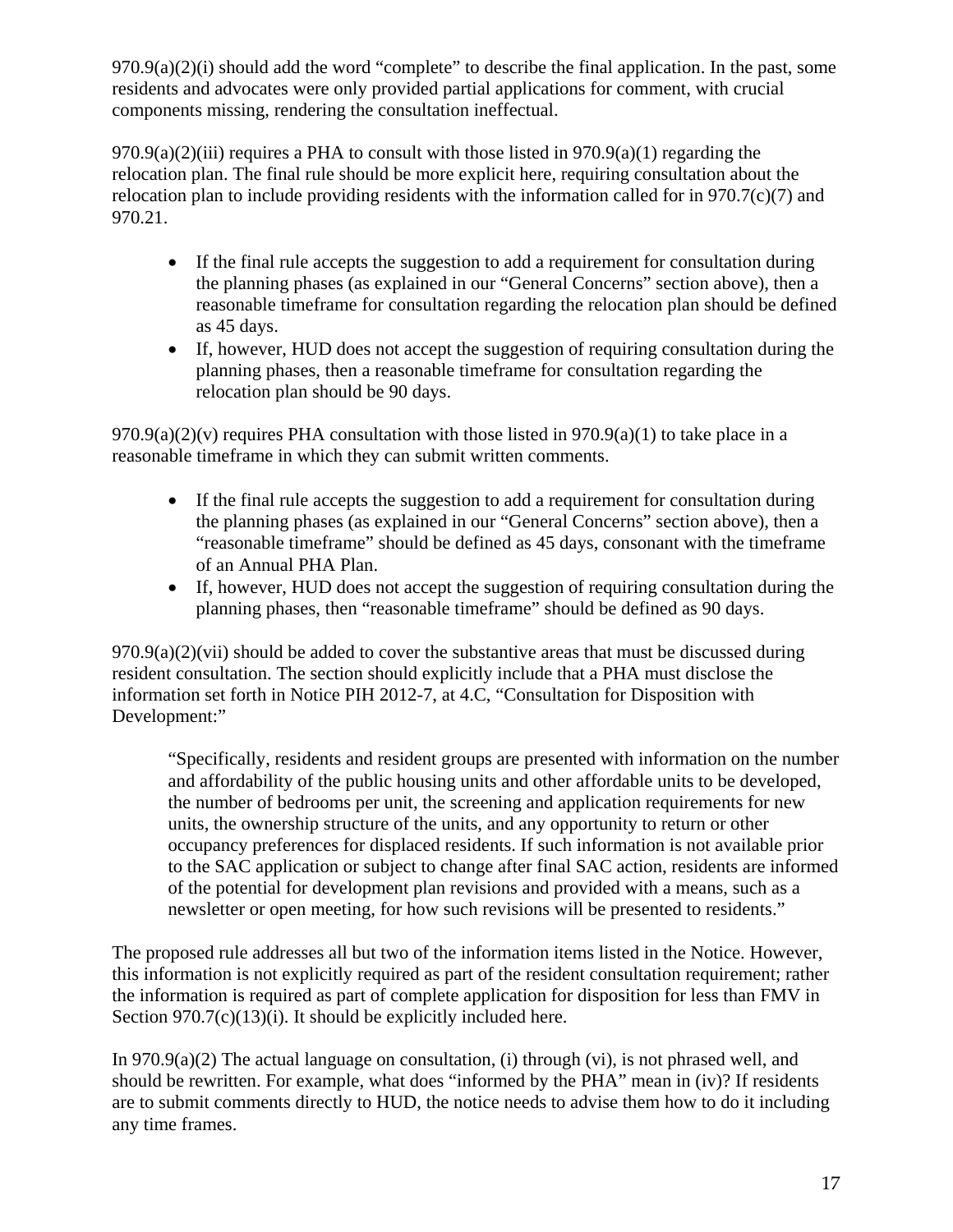#### **970.11 Procedures for the offer of sale to an Established Eligible Organization**

HUD should address what happens if more than one eligible organization submits a proposal (which has been a subject of past litigation). There are no meaningful standards in the proposed rule about what would be the "best proposal" (the way that HUD decides which proposal is accepted).

#### **970.12 Civil rights and equal opportunity review**

See the comments above in the "General Concerns" section.

#### **970.13 Environmental review requirements**

No comments

#### **970.14 Section 3 compliance**

See the comments above in the "General Concerns" section.

#### **970.15 Specific criteria for HUD approval of a demolition application**

970.15(a)(1), regarding project obsolescence, see " General Concerns" section under "Unit Replacements."

 $970.15(a)(2)$  HUD and PHAs should consider other financing, not just the HCC cap, in evaluating the cost-effectiveness of the proposed demolition. PHAs should be required to consider, for example, other sources of capital that would make rehabilitation financially feasible. In addition, in determining whether a PHA has met the criteria for cost-effectiveness, HUD should weigh such factors as whether the demolition will erode basic tenant protections, target VLI and ELI households, and preserve long-term affordability.

970.15(b) The criteria for using partial demolition to achieve "viability" for the remainder of the site are extremely vague. Since HUD has the statutory duty to monitor full utilization of housing assistance, HUD must ensure that any loss of units is absolutely necessary and that other alternatives have been fully explored.

970.15(c) With respect to land-banking, there should be a timetable for the creation of lowincome housing, and what has occurred with banked land must be part of what it periodically reported to HUD (with an opportunity for public and resident review and comment). The lowincome housing must have (1) recorded long-term or permanent use restrictions, (2) a rent structure like that of the Brooke Amendment to the maximum extent feasible, and (3) ELI and VLI targets similar to what would have existed had the site remained public housing. It is unclear what is permissible under the proposed rule. For example, could a PHA arrange for a "swap" of land which it controlled for other land that might be more desirable for development, as long as it was getting FMV or better in the swap arrangement? It may be, for example, that the land that the PHA was holding onto wasn't ideal for housing development but becomes competitive for other development in the future, and those interested in that development control other land that would be desirable and appropriate for development of low-income housing.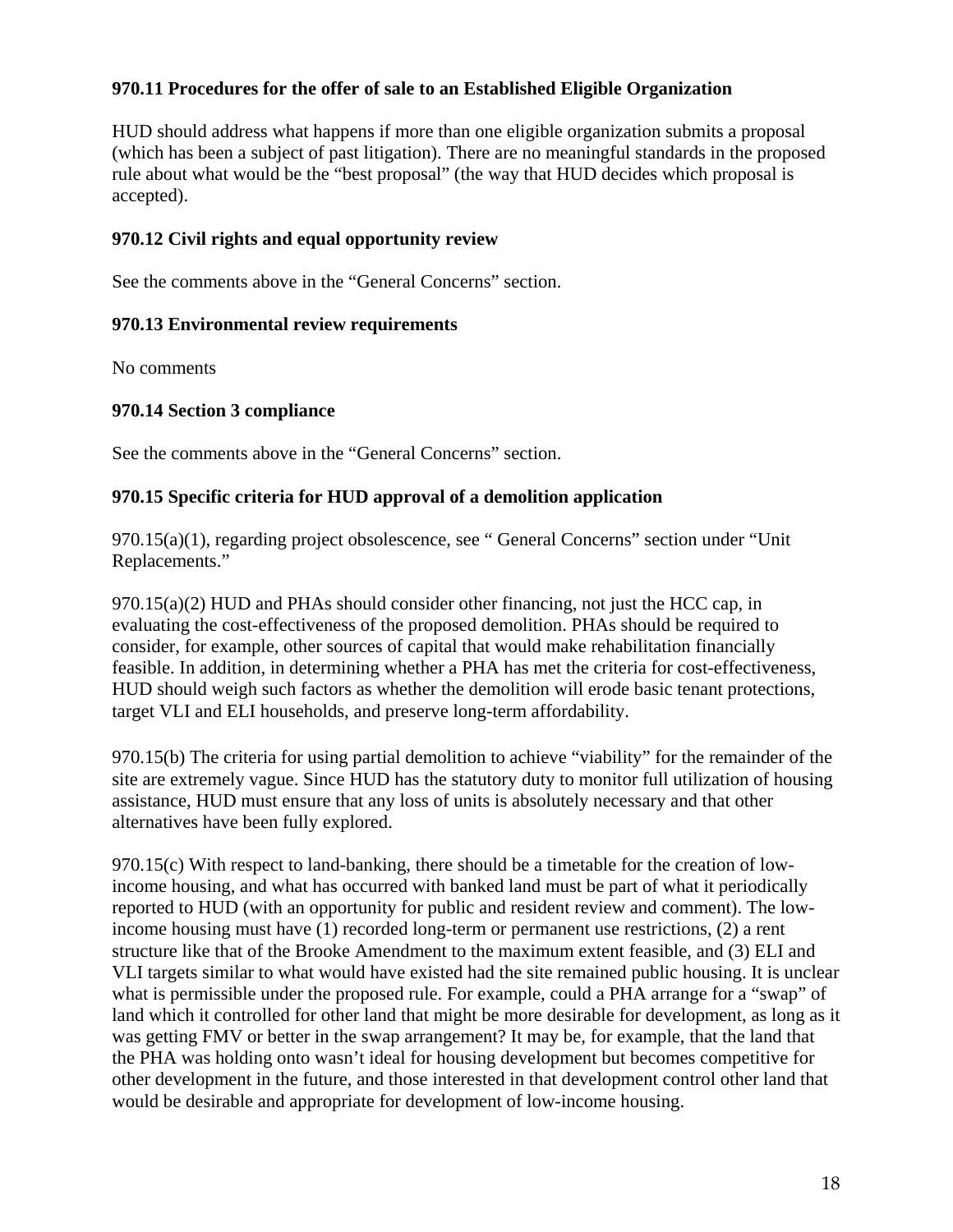970.15(d) As noted in other comments, the 2-year period for demolition should be tolled if there is an amendment or rescission proposed, and subject to extension. It may be, for example, that a PHA originally thought there was no alternative to use of Part 970, but a subsequent opportunity has become available through RAD, CNI, CFFP, etc., which the PHA wants to explore further, and this should be encouraged.

### **970.17 Specific criteria and conditions for HUD approval of a disposition application**

970.17(a) regarding density or feasible operation in relation to the "condition of the surrounding area," see the "General Concerns" section under "Unit Replacements."

970.17(b)(1-2) regarding replacement units, see the "General Concerns" section under "Unit Replacements," particularly our opposition to the 75% replacement threshold.

970.17(b)(3)(i) wrongfully assumes that replacement housing should be built elsewhere and mandates it. It may be that the existing land will permit energy efficiency, better unit configurations, or the like, but that the current structures will not, and that demolition and disposition to another entity will allow a new community to thrive on the other land. Obviously there would need to be an evaluation of site and neighborhood standards, including through a fair housing and opportunity lens, but use of the existing land should not be rejected out of hand.

970.17 (b) $(3)(ii)$  requires that the PHA do more than just identify the replacement units or land, but actually have control, and this should be a precondition of approval; a PHA's subsequent failure to have control should result in rescission of the approval. In addition, the preference should be to "build first," and to have created the new housing supply, before any demolition proceeds. Otherwise, history has well demonstrated that there can be losses without restoration of an equivalent affordable housing supply elsewhere.

970.17(c), as noted above in the "General Concerns" section, the standard for obsolescence is so vague as to be meaningless. Moreover, while mixed finance redevelopment may be an acceptable method of rehabilitation, it should not be assumed, simply because the method is proposed, that it automatically meets the "best interests" test. HUD should explain what factors it will use to evaluate "best interests," and it should be understood that what may be in the PHA's best interests and what may be in the residents' best interests requires a separate evaluation. Moreover, the resident "best interest" evaluation should not only look at current site residents, but the PHA's entire portfolio, as well as future housing opportunities for applicants. Thus, for example, if a significant number of accessible units will be lost due to demolition and disposition, this is likely to have an impact on applicants needing those features, and the PHA should be expected to address how those future needs will be met.

### **970.19 Requirements for the disposition of a project**

970.19(c) should clarify that permanent use restrictions are permissible to the extent allowed by state or local law (30 years should be seen as a floor, and not a ceiling). Given that the period of use restrictions may outlast a PHA, the next to last sentence could add "(or such successor in interest as authorized by law)" after "PHA." In addition "or successor" could be added after the two appearances of "PHA" in the last sentence.

970.19(d) includes circumstances in which there is only a partial demolition needed. Therefore, the words "full or partial" could be added after "HUD will approve a." The words "any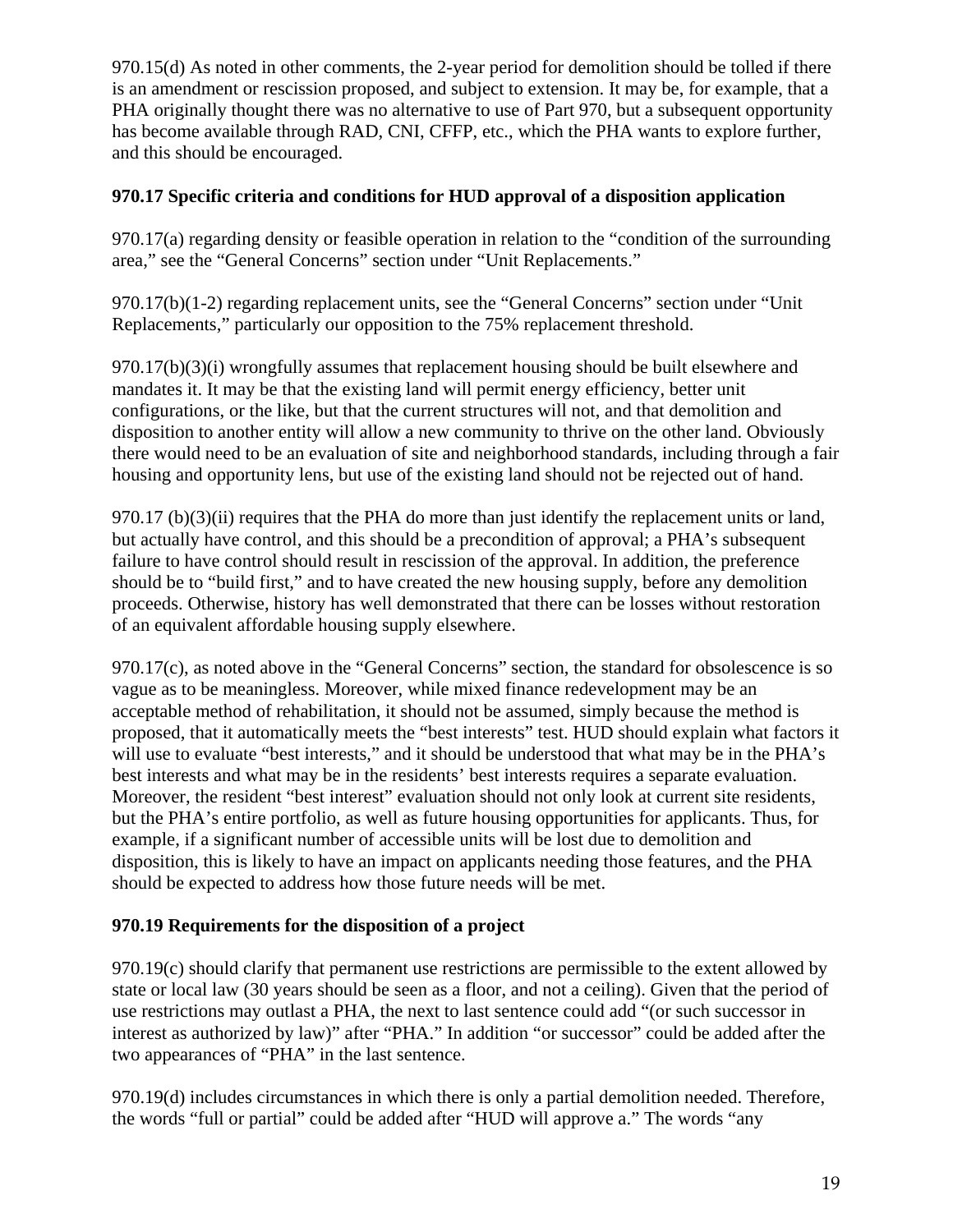authorized subsequent disposition" can be added in place of "the disposition" toward the end of the sentence. The phrase "of only that vacant land comprising the project" could be removed.

970.19(f) refers to "other removal application" in addition to disposition. It is not clear what this may mean, and HUD should clarify, if something other than demolition or disposition is referenced, what exactly such a "removal" would be.

970.19(g) might include land banking, and HUD does not appear to have established a similar 2 year period for land banking. The PHA should, however, spell out and periodically report on what land it has banked and its development plans and progress.

### **970.20 Use and treatment of proceeds**

 $970.20(a)(3)(iv)$ (A) refers to "safe harbors" and the regulatory or statutory cross-reference for this should be included, so that it is clear what standards are being applied.

970.20(d) HUD should confirm that MTW agencies that generate money from Section 18 activities must comply with these provisions and utilize proceeds from demolitions and dispositions according to Section 970.20. HUD should consider referring to MTW throughout the final rule to be clear that MTW agencies are not exempt from any part of Section 18 (MTW PHAs may argue that only those specific portions of the regulation that refer to MTW apply).

970.20(e) remedies should include injunctive relief to enforce the conditions included in any demolition or disposition approvals.

# **970.21 Relocation of residents**

In addition to our comments above in the "General Concerns" section, we offer the following suggestions on resident relocation.

It should be made clear in all references to relocation, that relocation benefits cover both temporary and permanent relocation.

970.21(a) uses the term "residents," but as noted above, it is not clear if this means all individuals in the household, all households, all adult occupants of the household, or something else (it is not limited to the leaseholder or head or co-head of household).

970.21(a)(5) requires PHAs to notify residents that are being displaced of relocation information including a description of the comparable housing options that the PHA is offering to the resident. HUD should require that the description of comparable housing include the identification of units that are actually available. When tenant-based vouchers are offered as an option, for example, the description must include the identification of specific units that meet the family's needs and are owned/managed by landlords who participate in the voucher program.

970.21(d) contemplates "replacement housing" and we urge HUD to include a requirement that a significant portion of the replacement housing be located in non-minority concentrated, low poverty areas, and that residents be specifically offered the opportunity to return to these off-site units – not only the units redeveloped on-site.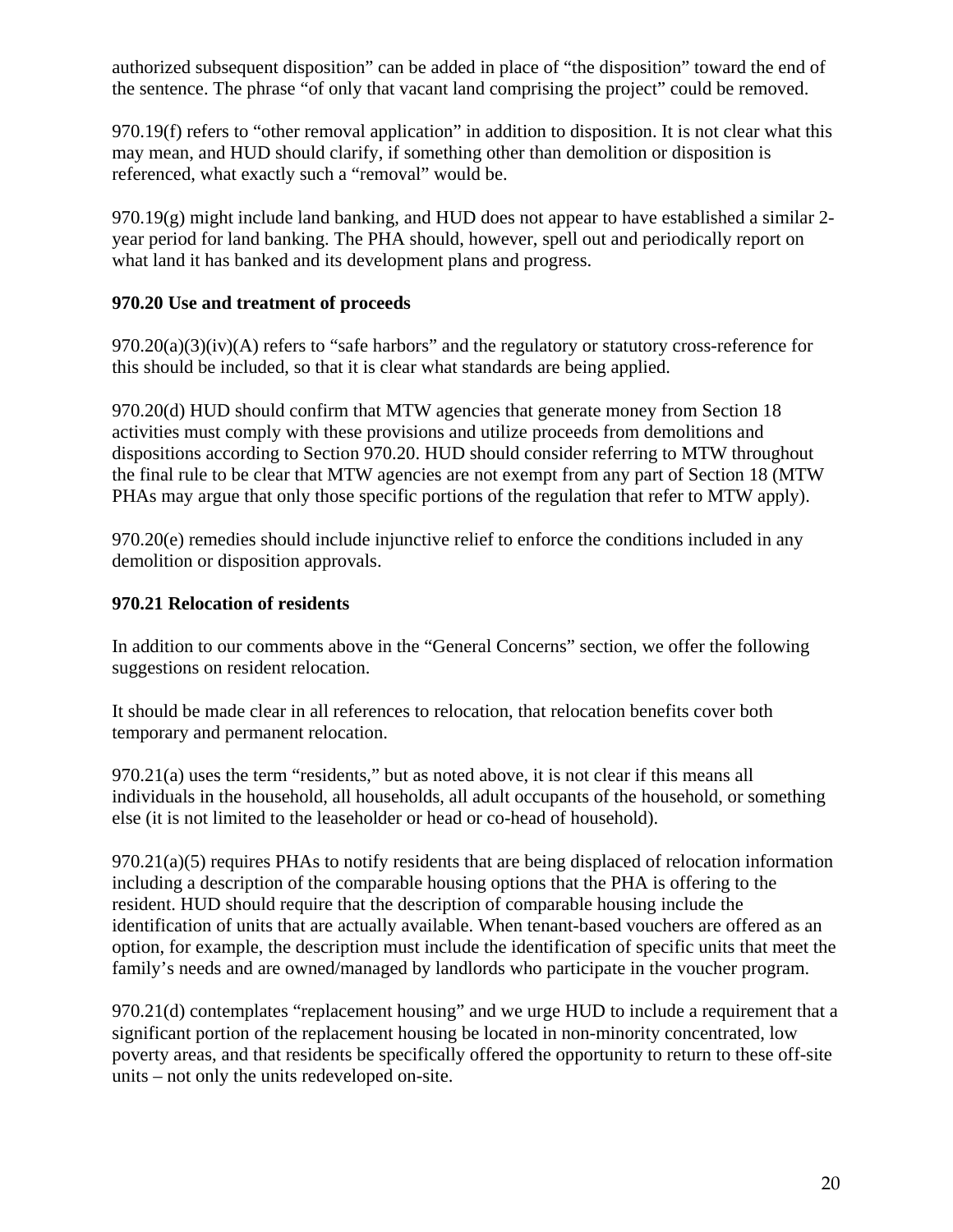970.21(d) should also include in the plan of return any other relocation costs as with the first move (for example, if there are security deposits or utility deposits involved).

## **970.23 Costs of demolition and relocation of displaced residents**

The language in (b) is not as clear as it could be that this is only related to demolitions approved under Part 970, Subpart A; the phrasing could be construed to say that this only refers to Capital Funds, and that you could use other funds even if the demolition was not approved.

### **970.25 Required and permitted actions prior to approval**

See our comments in the "General Concerns" section.

### **970.27 De minimis exception to demolition application requirement**

No comments.

## **970.29 Criteria for HUD disapproval of a demolition or disposition application**

Similar to our comments above in Section 970.7(e)(2) regarding allowing residents, resident organizations, or RAB to submit information that is in conflict with a PHA's application when an application is pending, this section should explicitly require HUD to consider information and data submitted by residents, resident organizations, or RAB. In addition, HUD should welcome input from other stakeholders such as applicants, legal services organizations, and community advocates. In some cases, these groups are in the best position to identify issues in conflict with a PHA's application. The following language should be added as 970.29(d):

"HUD shall consider a request by the affected residents, resident organizations, RAB, or other stakeholders such as housing applicants or local advocates, to disapprove an application, where such request is supported with documentation of information and data that is inconsistent with any certification or submission made by the PHA."

### **970.31 Effect on Operating Fund Program and Capital Fund Program**

No comments.

### **970.33 Demolitions due to emergency, disaster, or accidental loss**

See comments above in the "General Concerns" section.

### **970.35 Removal of all projects in the PHA's public housing inventory**

The removal of a PHA's entire public housing inventory is increasingly common, according to HUD, yet has incredibly broad implications for the future of the nation's affordable housing stock. Even in cases where a PHA is moving to a model of supplying affordable housing through Section 8 tenant-based and project-based assistance, and similar numbers of families are assisted, there are serious questions as to any subsequent program's effectiveness in meeting the community's needs. Public housing units and the public housing model provide a supply of housing insulated from many of the pressures of the market. Substituting new models for lowincome housing must come with similar protections for the housing supply or the risk of loss will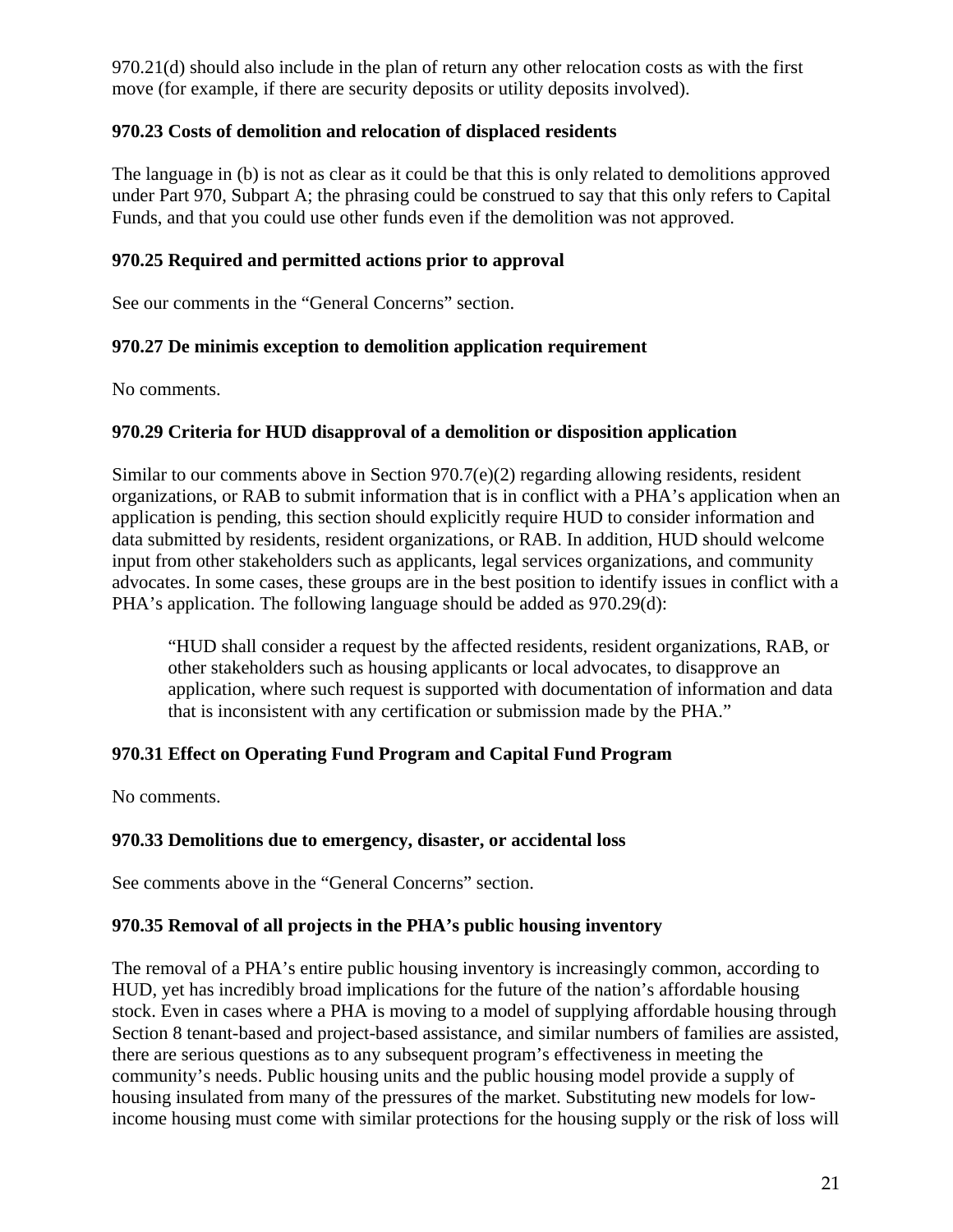increase. The disposition and/or demolition of a region's entire public housing inventory also raises serious fair housing and civil rights concerns.

HUD must implement new standards and a more rigorous process when a PHA removes all projects from its public housing inventory. First, HUD should hold PHAs to a heightened standard for application approval. While we suggest that for all demolitions and/or dispositions, a PHA should be required to build 1-for-1 replacement housing that meets at least the same level of tenant protections and long-term affordability as public housing, this requirement is even more important if there is no public housing left in the jurisdiction that will adequately target VLI and ELI families. In addition, HUD should require an even more robust public participation process than suggested in the proposed rule for regular dispositions (and as suggested in our comments). For example, resident consultation requirements should specifically include notice that the proposed demolition and/or disposition will constitute the removal of all public housing in the jurisdiction. HUD should consider other heightened requirements when a PHA proposes to demolish and/or dispose of all of its public housing. These requirements should then be added to either this Section or Section 970.7 (general application requirements).

## **970.37 Reports and records**

 $970.37(3)(i)(B)$  should use the plain language in the preamble. Rather than the proposed "Fair Housing Act protected classes of relocated residents," the final rule should read "Demographic information on family size, race, national origin, sex, and disability of relocated residents."

970.37(3)(i) allows HUD the authority to require reports from PHAs about demolition or disposition actions. We strongly support additional HUD oversight after HUD approval of a demolition or disposition project. The report on resident relocation should include information about housing searches for Section 8 vouchers, including the PHA policy on extension of search periods, success rates, and rent burdens, and what the PHA has done for particular families who were unable to successfully secure a Section 8 apartment within the search period. The report should also continue to track families who were placed through use of Section 8 vouchers to determine if there has been subsequent displacement for reasons not due to tenant fault (including situations where family size changes and the family cannot afford to remain with a reduced payment standard) and the PHA's efforts to help such families continue to secure affordable housing. As discussed under relocation, above, there should also be options for families relocated into public housing because they weren't able to successfully secure Section 8 housing within the search period to continue to qualify for Section 8, and for those who prefer to be in public housing (because of rent/eviction protections or services or unit features) to continue to qualify for public housing units as they become available.

970.37(3)(iv) includes reporting on use of the property and should include any land banking, and sufficient detail so that resident protections, rent levels (i.e., comparability to Brooke Amendment) and income targeting as well as use restrictions can be evaluated.

The reports required by HUD under this part should be available for resident/RAB and public review and comment as part of the PHA Plan process, so that there is local transparency about what is happening with relocation, proceeds, land, and commensurate public benefits. There should be an opportunity for residents and the public to comment on these issues. PHAs should share comments received with HUD and their responses with residents and the public.

### **Subpart B: Real Estate Transactions: Retention of Projects by Public Housing Agencies**